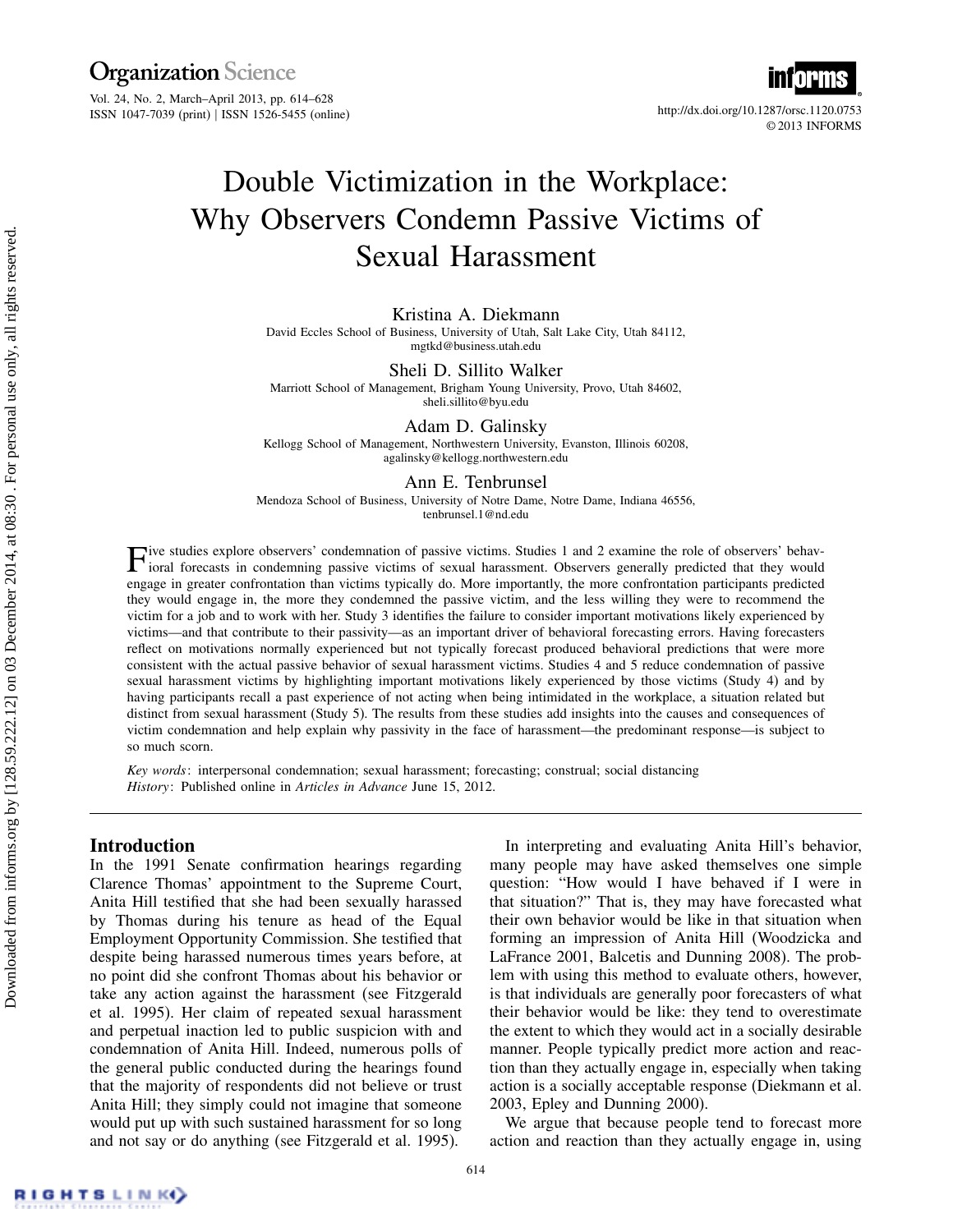such forecasts when evaluating others often produces harsh evaluations of those who do not act against nefariousness. For example, when we hear about workers who failed to blow the whistle on their unscrupulous boss, it is easy to imagine that we would have swiftly and decisively acted and, as a result, condemn the workers for their failure to act. Similarly, we may believe that had we faced a situation similar to that of Anita Hill, we would have taken immediate action to put a stop to the harassment. And for those who do not act, just as Anita Hill stayed passive, we condemn their behavior as a result of our own behavioral forecasts.

The current research highlights the potential interpersonal and organizational consequences of relying on behavioral forecasts and the important role they play in producing interpersonal condemnation. This research also identifies one particular reason behavioral forecasts are inaccurate—namely, that people often fail to consider important motivations that are experienced in the actual situation when predicting their own behavior in such a situation. These results enhance and extend the behavioral forecasting literature and add insight into why sexual harassment persists in the workplace despite widespread denunciation of these behaviors in the abstract. Our results also shed light on potential methods to reduce condemnation of passive victims: having observers think about the predominant motivations most frequently experienced in the situation they are evaluating but typically ignored in their forecasts or having observers recall a situation when they themselves were passive victims of intimidation (related but distinct from sexual harassment) reduced condemnation of the passive sexual harassment victim.

# Sexual Harassment in the Workplace

Sexual harassment is defined as unwanted sex-related behavior that is perceived by the targets/victims to be offensive and threatening (Fitzgerald et al. 1997). According to the U.S. Equal Employment Opportunity Commission, sexual harassment includes "unwelcome sexual advances, requests for sexual favors, and other verbal or physical conduct of a sexual nature... when this conduct explicitly or implicitly affects an individual's employment, unreasonably interferes with an individual's work performance or creates an intimidating, hostile or offensive work environment."<sup>1</sup> According to various accounts, approximately 50% of women experience some form of sexual harassment in the workplace over their career (Fitzgerald et al. 1988, Schneider et al. 1997).

Sexual harassment has many potential costs to the victims, including reduced job satisfaction, organizational commitment, job performance, and productivity and increased depression, anxiety, and work withdrawal because of the harassment (i.e., lateness, absenteeism, neglectfulness), as well as lower immune responses (see Cortina and Magley 2003, Fitzgerald et al. 1997, Glomb et al. 1999, Schneider et al. 1997, Willness et al. 2007). Many of these aforementioned costs prove to be expensive for the organization as a whole even before one considers the costs due to litigation, negative publicity, and difficulty in hiring and retaining employees (Lengnick-Hall 1995).

One of the biggest impediments to reducing sexual harassment is that victims typically do not take action against such harassment (e.g., confronting the harasser or reporting the incident) (Fitzgerald et al. 1988, 1995). Without knowledge of such sexual harassment, it is difficult for organizations to rectify the problem when it exists. As Perry et al. (1997, p. 458) argue,

Organizations generally do not act on sexual harassment until an employee actively responds to the harassment (e.g., confronts the harasser, reports the problem to an organizational representative $\ldots$ . If women do not actively respond to sexual harassment, the harassment may persist and their personal and professional lives may suffer (Crull 1982, Gutek and Koss 1993).

When no action is taken, organizational leaders are likely unaware of the behavior and thus do not take steps to stop the harassment. As a result, the harasser does not get feedback that the behavior is inappropriate, and the problem persists (Perry et al. 1997). Victim passivity can reduce awareness that there is a problem and prevent organizational action that could end the harassing situation and start the recovery process for the victim (Munson et al. 2000). Such passivity may also contribute to the perseverance of sexual harassment myths, defined as "attitudes and beliefs that are generally false but are widely and persistently held, and that serve to deny and justify male sexual harassment of women" (Lonsway et al. 2008, p. 600). These myths may include such beliefs that the harassment victim, when she eventually speaks up, may be making up or exaggerating her claims, or if the harassment is believed to have occurred, that the victim may have enjoyed it or was responsible for the harassment (Lonsway et al. 2008).

# The Costs of Acting and the Incentives Toward Passivity

It is not surprising, though, that so few victims take action. Reporting sexual harassment often does not improve job, psychological, and health outcomes, and it may even prove harmful, possibly resulting in retaliation and even greater psychological distress and lower job satisfaction for the victim (Bergman et al. 2002). As Sbraga and O'Donohue (2000) argue, sexual harassment victims face a double bind or dilemma. On the one hand, assertive responses such as confronting the harasser or reporting the incident establish that the incident occurred and are consistent with what the general public views as appropriate responses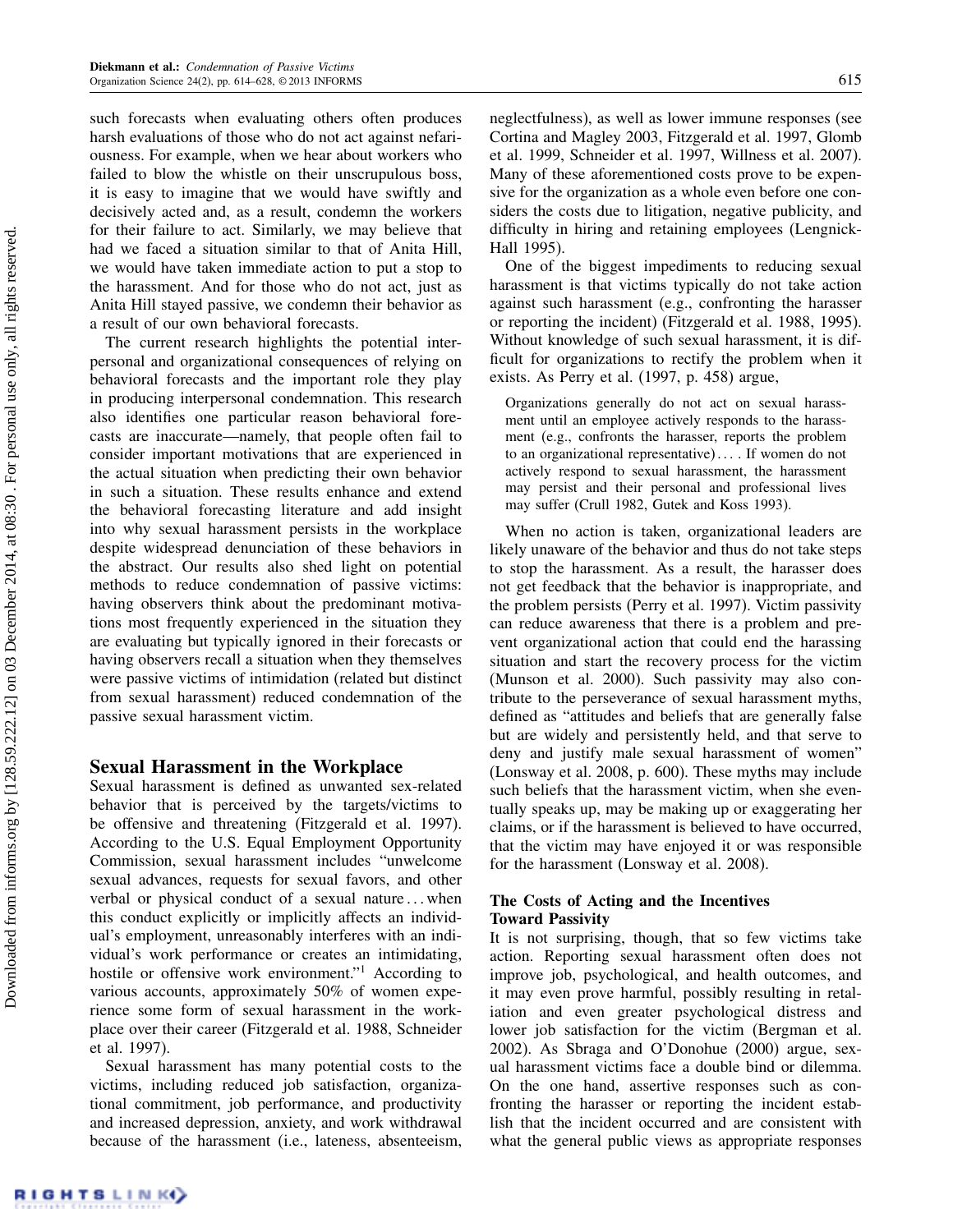(Colatosti and Karg 1992). On the other hand, confronting the harasser or reporting the incident often leads to retaliation, public scrutiny, and negative psychological and physical symptoms.

The majority of female sexual harassment victims resolve this dilemma by staying passive. By doing so, however, they may unknowingly set themselves up for condemnation by others who perceive the victim's passive response to sexual harassment as weakness. Such condemnation adds to the victim's already heavy costs (psychological and physical harm). Passive victims become victims twice over, bearing the costs of the harassment as well as the costs of condemnation by coworkers who observe the harassment and the victim's passive response to it. Such condemnation and negative evaluation by coworkers can have an additional negative effect on the quality of the victims' interpersonal relationships in the workplace, their reputation, and their job satisfaction, commitment, and performance, and it may lead to greater experience of stress in the workplace (Duffy et al. 2002, Liden et al. 2000, Rook 1992).

Condemnation of passive victims can have direct, significant costs to the organization as well. Indeed, condemnation by coworkers and others in the organization is one aspect of social undermining in organizations (Vinokur and van Ryn 1993), which has been defined as "behavior intended to hinder, over time, the ability to establish and maintain positive interpersonal relationships, work-related success, and favorable reputation" (Duffy et al. 2002, p. 332). Duffy et al. (2002) demonstrated that social undermining is related to reduced organizational commitment, increased counterproductive behavior (e.g., theft, workplace sabotage, unnecessary absences, reduced effort), and decreased subjective well-being.

It is this condemnation by others of a victim's passive response to sexual harassment on which we focus in this paper. In the next two sections, we discuss the role of behavioral forecasts and forecasting errors in the condemnation process and how reducing such forecasting errors can reduce condemnation of passive victims of sexual harassment.

# Forecasting Errors

Research on behavioral forecasting suggests that people are not very accurate in predicting their future behaviors. People are only moderately accurate in predicting their future choices and decisions (Diekmann et al. 2003, Vallone et al. 1990), from staying up all night to going to the dentist (Osberg and Shrauger 1986). People also tend to be overconfident in their self-predictions (Griffin et al. 1990). Indeed, in one study, Vallone et al. (1990) found that when people were 100% certain that they would engage in a behavior, they actually engaged in that behavior only 77% of the time.

Our forecasts are often overly optimistic, from predicting how quickly we can accomplish goals and tasks (Buehler et al. 1994, 1997; Newby-Clark et al. 2000) to forecasting success in achieving desired outcomes (Gilovich et al. 1993). This optimistic bias is most clearly evident when people make predictions about engaging in socially desirable behaviors or situations that have moral overtones (Balcetis and Dunning 2008, Epley and Dunning 2000, Tenbrunsel et al. 2010). For instance, Epley and Dunning (2000) found that participants overestimated how likely they were to buy daffodils to benefit the American Cancer Society, to cooperate in a social dilemma, or to donate money to various charitable organizations. These participants overestimated how strongly their behavior would be influenced by moral sentiments (i.e., their best of intentions) and underestimated how influenced they would be by self-interested concerns. Indeed, going back to the Milgram (1974) and Asch (1951) studies on obedience and conformity, many observers believed that they themselves would never bend to the social pressures embedded in the experiments, when in fact a substantial proportion of actual participants were obedient to experimenters and conformed to the invalid judgments of their peers. What is particularly pernicious about this optimistic bias in self-prediction is that people are generally unaware that they are susceptible to or even are making these errors (Epley and Dunning 2006).

Such behavioral forecasting errors also occur in interpersonal conflict situations. Diekmann et al. (2003) found that when forecasting, negotiators faced with a competitive versus noncompetitive negotiation opponent overestimated how competitive they would be. Negotiators who imagined facing a very competitive opponent predicted that they would counter this with their own competitive ferocity, but people actually negotiating against a very competitive opponent became timid and concessionary.

Particularly germane to the current investigation, Woodzicka and LaFrance (2001) examined reactions to real versus imagined sexual harassment in a job interview context. They found that women who were asked to imagine a situation where a male interviewer asked sexually harassing questions predicted they would directly confront the harasser by telling the interviewer it was none of his business, refusing to answer the questions, getting up and leaving, or even reporting the incident. However, in actuality, not one of the women who experienced this harassing behavior took any of these actions against the harasser. Whereas research using hypothetical harassment situations has found that women believe they would report or confront the harasser (Baker et al. 1990), evidence suggests that in actual sexual harassment cases, women tend not to do so (Fitzgerald et al. 1995, Gruber and Bjorn 1982, Gutek 1985).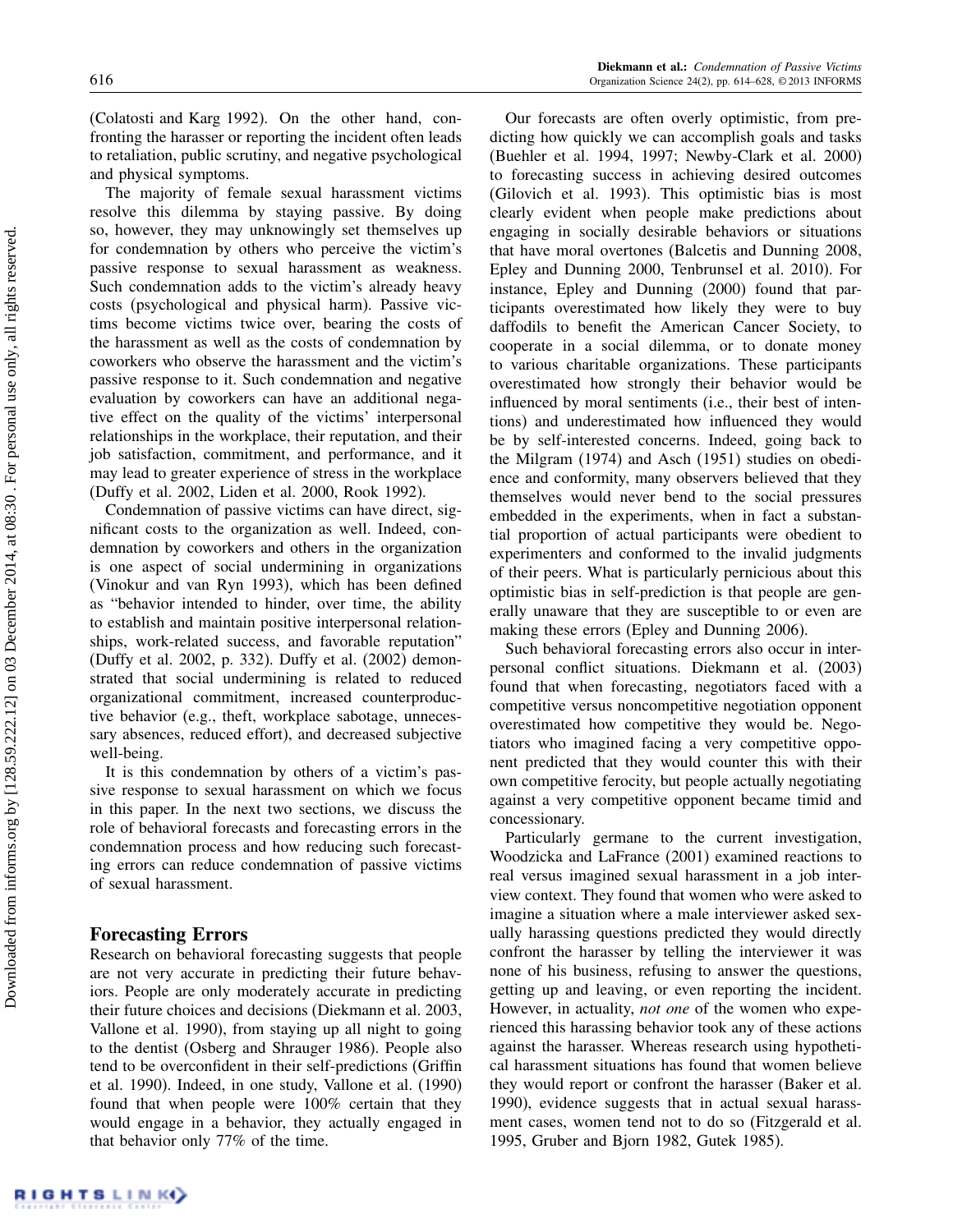Why are people inaccurate when forecasting what they would do in certain situations? Various related explanations for these forecasting errors have been identified. Forecasting errors may result from how people perceive their future or imagined self (Sherman 1980). Desirability concerns dominate predictions, but at the time of the decision, reality sets in, and beliefs and perceptions are influenced more by feasibility concerns. Thus, from a distance, people predict that they will engage in socially desirable actions such as confronting a sexual harasser, but as the event becomes closer in time, feasibility concerns, such as getting or keeping one's job, dominate (Knapp et al. 1997). Forecasting errors may also occur because people misconstrue the situation. When one is forecasting from a distance, high-level construals (which are more abstract and decontextualized) compared to low-level construals (which are more detailed and concrete) are elicited (Trope and Liberman 2000, 2003). From afar, people see the "big picture," but as the actual situation approaches, people see the details (Trope and Liberman 2003). Extending these explanations, we contend that when people forecast their behavioral responses to future or imagined situations, they overlook the motivations that are likely to occur in those situations. In making behavioral forecasts, individuals focus on the offending behavior and their desirable reaction to it while ignoring important motivations that will actually be present in the situation (Diekmann et al. 2003).

# Interpersonal Consequences of Behavioral Forecasting

Although forecasting errors can result in negative consequences for the self, from the failure to fulfill expectations (Osberg and Shrauger 1986) to leaving individuals wholly unprepared for the forecast situations, there are interpersonal consequences as well. In line with Van Boven and Loewenstein (2005), we suggest that individuals will use their forecasts of what they would do in a situation to evaluate others. Basing evaluations of others on forecasts of one's behavior is problematic, however, because as we noted above, individuals who actually experience a situation react with more passivity and less valor than most observers forecast they would behave (Balcetis and Dunning 2008). Going back to the Anita Hill controversy, many people, in evaluating Anita Hill and interpreting her behavior, may have forecasted what their own behavior would be like in that situation to form an impression of her (Woodzicka and LaFrance 2001). Because most people predict more action than actually occurs when facing a sexually harassing situation, the impression formed of Anita Hill, who did not take action at the time the harassment occurred, was likely to be negative.

Given the tendency to misconstrue a future or hypothetical situation, individuals are likely to fall victim anticipate how much their psychological distance influences their construal of a situation (Van Boven et al. 2000). At a distance, they likely will be less emotionally aroused (i.e., less fearful and anxious) than if they were in the actual harassing situation. For instance, Van Boven et al. (2005) found that people overestimated their own and others' willingness to engage in an embarrassing public performance such as dancing for money. Participants who faced a hypothetical performance predicted that they would be much more likely to choose to dance (31%) than participants who actually chose to dance (8%). Participants making predictions were in an unaroused state and underestimated the impact that fear and anxiety would have on the decision to dance in front of others (Van Boven et al. 2005).

There is some suggestive evidence that this empathy gap can affect interpersonal evaluations. Van Boven et al. (2000) examined the classic endowment effect (the tendency to value an object more when one owns it than when one does not own it) and found an egocentric empathy gap between owners of a mug and buyers. Both sides overestimated the similarity between their own valuation of the mug and the valuation of the other party owners overestimated the buyer's valuation of the mug and buyers underestimated the owner's valuation. Estimates of the other party's valuation of the mug were positively correlated with their own valuation. Moreover, participants attributed the "greedy" behavior of the other party to a "greedy" disposition rather than to situational forces such as the endowment effect.

This finding and many studies on the fundamental attribution error (Heider 1958, Jones and Davis 1965, Ross 1977) and correspondence bias (Gilbert and Malone 1995) reveal that people misattribute causes of other's behavior to dispositions and discount the role of situational factors, often resulting in negative evaluations of others. When we look at the behavior of others, we see their dispositions dancing before us and focus on them as the cause of their behavior. People focus on the observable behavior and do not appreciate the transient motivations inspired by the specific situation. Thus, the situation melts away, and all the constraints that bind action are psychologically minimized in evaluations. In essence, observers make strong inferences because the behavior itself, even when it involves nonaction, is the most salient information available to them.

The fundamental attribution error provides insight into why passive victims are often interpersonally condemned. Indeed, in the case of sexual harassment, victims are often blamed for their circumstances, and it is common for observers to attribute responsibility for the behavior to the victim (De Judicibus and McCabe 2001, Kenig and Ryan 1986, Valentine-French and Radtke 1989). One important reason for these attributions is that victims often remain passive and do not take action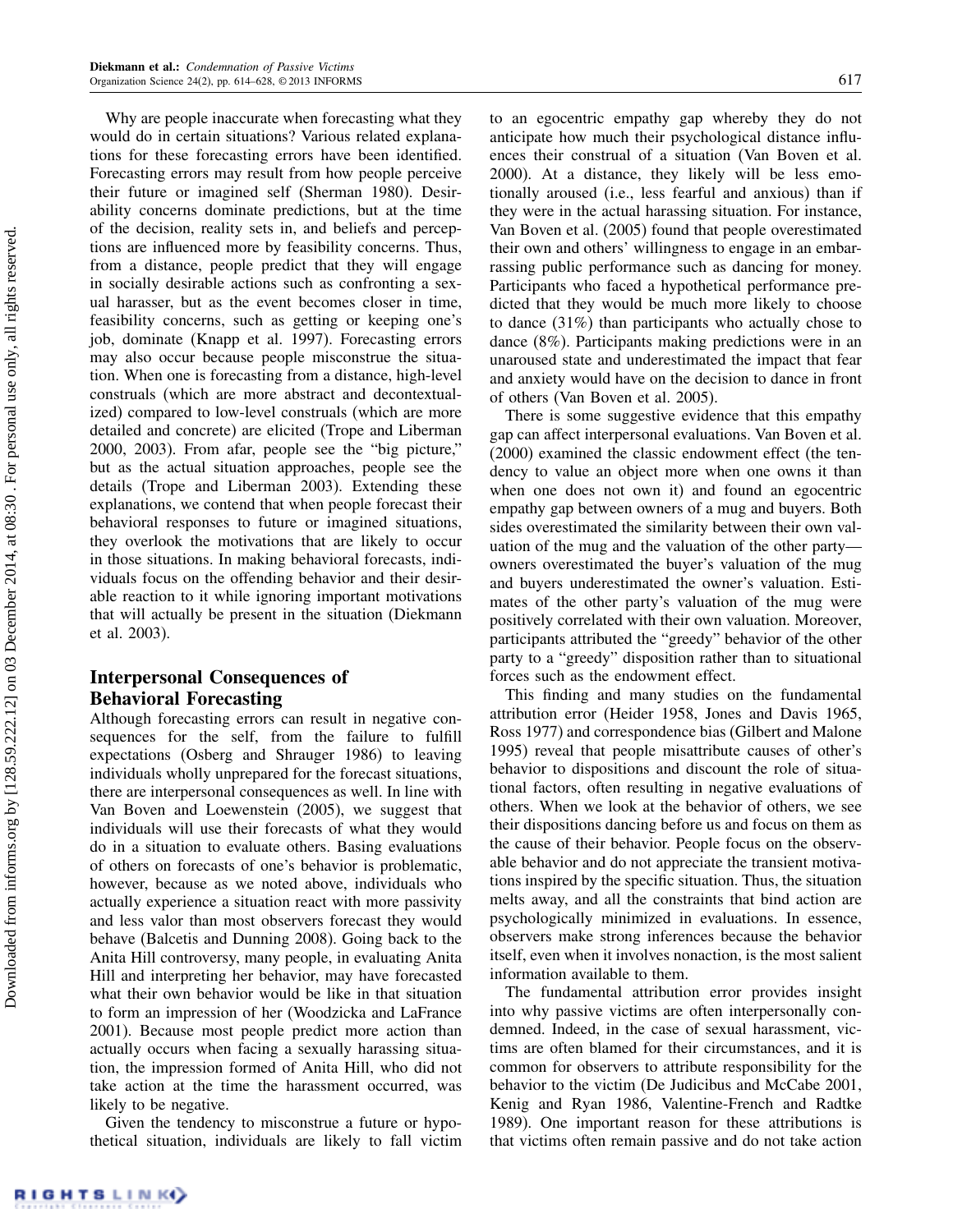against the harassment (Fitzgerald et al. 1995). Indeed, research has shown that victims are held more responsible for the sexual harassment, particularly by female observers, when the victim acquiesced to the harasser's demands than when the victim resisted (Smirles 2004).

Understanding how the fundamental attribution error can contribute to the interpersonal condemnation of passive victims also provides pathways for preventing this condemnation. People focus on the offending behavior and ignore the situational constraints and hidden motivations that help to determine behavior. For example, making situational factors visually salient causes people to see the situational constraints and to incorporate them into their social inferences (Storms 1973). Because normally the passive behavior itself is salient, it leads to strong dispositional inferences and condemning judgments of this passivity. However, if people can turn their attention to focus on the situation and the motivations likely activated by this situation, they should make less strong dispositional inferences because they will appreciate how the situation and its motivations created passivity. Therefore, interpersonal condemnation should decrease.

The present research contributes to this research by examining an important mechanism underlying interpersonal condemnation. Specifically, we examine whether highlighting the important motivations likely experienced in the actual situation may help improve the accuracy of forecasters' construals of the situation and, as a result, align forecasts more with actual behavior and consequently reduce interpersonal condemnation. By doing so, we identify one method whereby organizations may be able to mitigate some of the costs of sexual harassment and the condemnation passive sexual harassment victims face in the workplace. We also show that when people have information about the situation they are evaluating, such as when they recall a past experience of intimidation in the workplace and why they remained passive, they are less likely to condemn the passive sexual harassment victim.

# The Present Research

The present research seeks to accomplish three goals. First, Studies 1 and 2 explore the interpersonal and judgmental consequences of behavioral forecasts in a sexual harassment context. Second, Study 3 examines a possible method to align behavioral forecasts with actual behavior, thereby shedding light on an important possible cause of behavioral forecasting errors: the failure to consider important motivations likely experienced in the actual situation. Third, Studies 4 and 5 examine methods to reduce condemnation of passive victims. Specifically, Study 4 explores whether having observers of sexual harassment reflect on important motivations likely experienced in the actual situation, but not typically considered in forecasts, reduces derogation of the passive sexual harassment victim. Finally, Study 5 investigates whether recalling an experience when one was a passive victim of intimidation—related, but not identical to sexual harassment—would reduce derogation of a passive sexual harassment victim. We studied female participants across our studies because they provide a conservative test of our hypotheses—women are likely to have a better understanding of and appreciation for the experience faced by the sexual harassment victim.

# Study 1: Behavioral Forecasting Errors and Interpersonal Condemnation

Study 1 presents participants with a target of sexual harassment who behaved exactly as the vast majority of participants behaved when actually faced with the sexual harasser in the study by Woodzicka and LaFrance (2001), with that behavior exhibiting much less action or confrontation than the behavior predicted by forecasters in the same study. We predicted that observers' forecasts of confrontation would underlie a punitive, condemning reaction to victims who did not confront the harasser.

## Method

Participants. Participants were 47 female undergraduates enrolled in a business course. The mean age of participants was 21.3 years, and they had an average of six months of full-time work experience.

Procedure. Participants read a scenario about a job interview. The scenario, which was adapted from Woodzicka and LaFrance (2001), described a situation wherein a female student being interviewed for a job on campus was asked three sexually harassing questions by a male interviewer, questions most women considered to be sexually harassing during a job interview (see Woodzicka and LaFrance 2001). Specifically, participants were asked to read the following:

A female student named Karen was being interviewed for a research assistant position on campus. She was being interviewed by a male (age 32) in an office on campus. During the course of the interview, the male interviewer asked Karen the following questions:

- (1) Do you have a boyfriend?
- (2) Do people find you desirable?
- (3) Do you think it is important for women to wear bras to work?

Participants then were told that the female candidate (Karen) answered all three questions. By doing so, she responded passively and did not directly confront the harasser (see Gruber 1989, Knapp et al. 1997).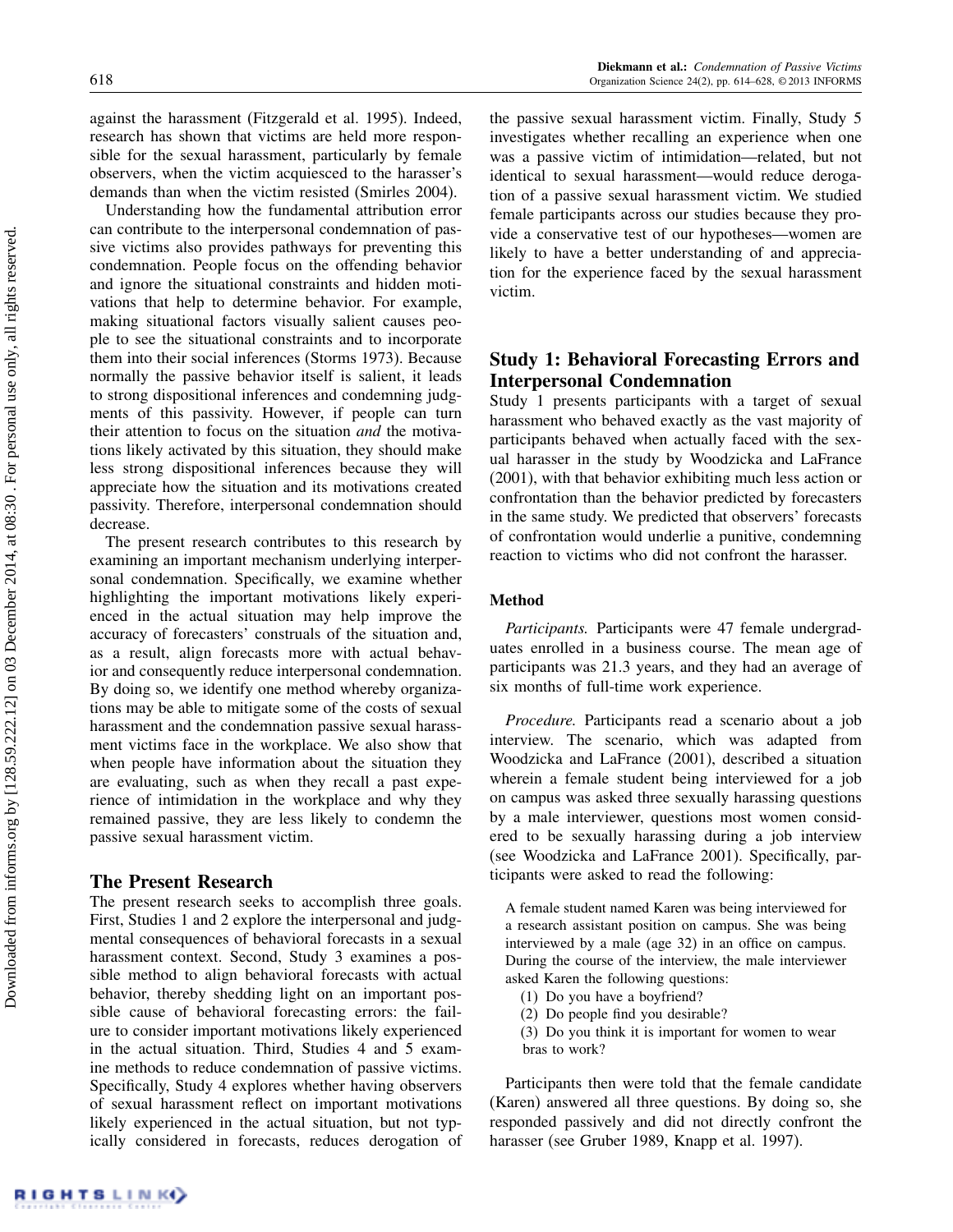Behavioral Forecasting Measure. After reading the scenario, participants were asked the open-ended question, "If you had been the candidate, how specifically would you have responded if you were asked these same three questions during the interview?" and were provided space to write their responses.

Interpersonal Evaluation and Recommendation. Participants were asked to provide their overall impression of the candidate  $(1 = \text{very}$  unfavorable,  $7 = \text{very}$  favorable). They were also asked to make a recommendation. Specifically, they were told, "You have been asked to make a recommendation on whether or not to hire [the candidate] for the research assistant position. Please indicate how strongly and positively you would recommend [the candidate]"  $(1 = not at all, 7 = very)$ .

## Results and Discussion

For the open-ended forecast question, "If you had been the candidate, how specifically would you have responded if you were asked these same three questions during the interview?" two raters coded responses (Cohen's kappa  $= 0.73$ ; remaining differences were resolved through discussion) using a modified version of Woodzicka and LaFrance's (2001) classification scheme (see also Gruber 1989, Gutek 1993). This classification scheme included 13 different responses that were based on responses of a separate group of participants  $(N = 20)$  who were given the same sexual harassment scenario and rated the degree of confrontation of each of the 13 responses using a seven-point scale  $(1 =$ not at all confrontational,  $7 = \text{very confrontational}$ . The order of responses is listed in Table 1. Telling the interviewer off was rated the most confrontational  $(\text{mean} = 6.40, SD = 1.14)$ , and answering all the questions (as in our scenario) was rated the least confrontational (mean = 1.90,  $SD = 1.71$ ).

Table 1 reports the percentage of participants who indicated they would engage in each of the 13 responses; because participants could indicate whether they would engage in more than one of these behaviors, we report the behavior with the highest-rated confrontation. Eighty-three percent of all participants predicted they would confront the interviewer more than the candidate did in the scenario; that is, only 8 of 47 participants (17%) predicted they would behave as the candidate did, i.e., by answering all the questions and thus doing nothing against the harassment. Indeed, this is how the majority of participants acted who actually faced this harassment in the Woodzicka and LaFrance (2001) study.

Analyses revealed a significant negative relationship between these open-ended forecasts and overall impression of the candidate  $(B = -0.11, \text{ SE } = 0.05,$  $t = -2.27$ ,  $p = 0.03$ ). We also found a significant negative relationship between these open-ended forecasts and their recommendation of the candidate for the research

#### Table 1 Percentage of Forecasted Responses to Sexually Harassing Interview Questions Described in Open-Ended Question (Study 1)

| Categories of responses                            | Percentage |  |
|----------------------------------------------------|------------|--|
| (13) Tell the interviewer off                      | 2          |  |
| (12) Take legal action                             | 0          |  |
| (11) Tell interviewer it's "None of your business" | 2          |  |
| (10) State the questions are against the law       | 4          |  |
| (9) Ask why and do not answer                      | 4          |  |
| (8) File a complaint with the organization         | 2          |  |
| (7) State questions are irrelevant                 | 30         |  |
| or inappropriate                                   |            |  |
| (6) Report incident to the supervisor              | 2          |  |
| (5) Get up and leave interview                     | 4          |  |
| (4) Refuse to answer the questions                 | 17         |  |
| (3) Ask why and then answer the questions          | 11         |  |
| (2) Refocus                                        | 4          |  |
| $(1)$ Answer the questions (as in our scenario)    | 17         |  |

Notes. These categories are a modified version of Woodzicka and LaFrance's (2001) categories. Because participants could indicate whether they would engage in more than one of these behaviors, we report the behavior with the highest-rated confrontation. The responses are listed in the order of rated degree of confrontation (based on an independent sample of participants' ratings), where 13 indicates the highest degree of confrontation and 1 indicates the lowest degree of confrontation.

assistant position ( $B = -0.11$ , SE = 0.05,  $t = -2.14$ ,  $p = 0.04$ ).

The more confrontation participants forecast for themselves, the more they condemned the candidate: they evaluated her more negatively and were less likely to recommend her for the position. These results suggest that observers have negative impressions of victims who do not behave as they imagine they themselves would behave, despite the fact that their actual behavior would likely be a far cry from those forecasts. These results shed light on an important consequence of erroneous behavioral forecasts—a contemptuous view of others.

# Study 2: Social Distancing

Study 2 focuses on the organizational consequences of passive victim condemnation. Specifically, we anticipated that observers' contempt of a passive victim may result in social distancing from and reduced cooperation with such coworkers (Melwani and Barsade 2011). Study 2 examines observers' willingness to work with the passive victim and whether their overall impression of the victim mediates the relationship between their forecasts and (1) their recommendation and (2) their willingness to work with her.

#### Method

Participants. Participants were 81 women collected from an online subject pool. The mean age of participants was 35 years, and they had an average of 98 months of full-time work experience.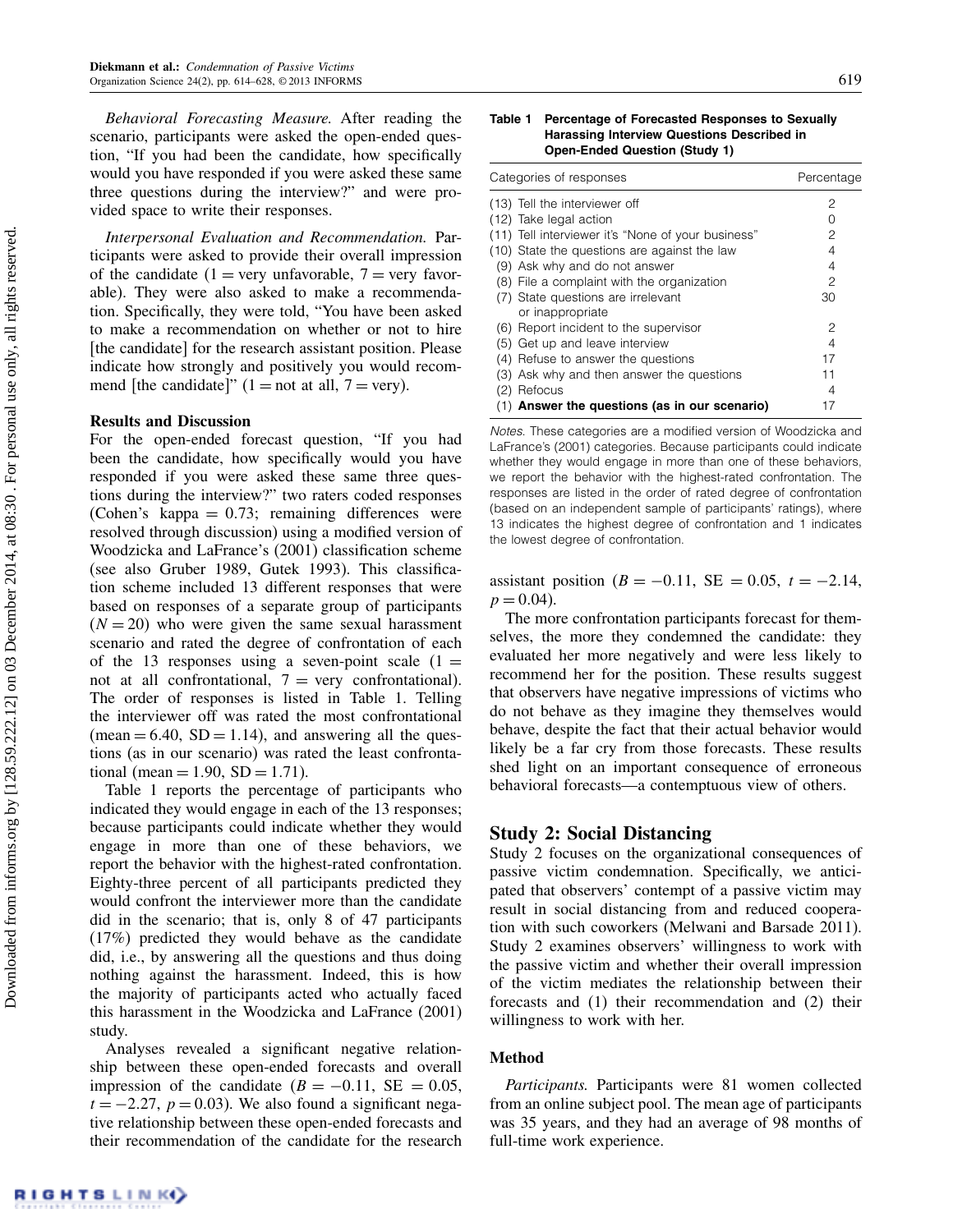Procedure. Participants were presented the same sexual harassment job interview scenario that was used in Study 1.

Behavioral Forecasting Measure. As in Study 1, after reading the scenario, participants were asked the openended question, "If you had been the candidate, how specifically would you have responded if you were asked these same three questions during the interview?" and were provided space to write their responses. Responses were coded as in Study 1.

Interpersonal Evaluation and Behaviors. Participants were asked to provide their overall impression of the candidate (1 = very unfavorable, 7 = very favorable). They were also asked to make a recommendation and were told that their recommendation would determine whether or not the candidate would be hired. Finally, participants were asked about their willingness to work with the candidate. Specifically, they were asked, "You have been asked the extent to which you would be willing to work on an important work project together with [the candidate] if she is hired, where your joint performance would affect your own annual performance evaluation. How willing are you to work with [the candidate]?"  $(1 = not at all, 7 = very)$ .

## Results and Discussion

There was a significant negative relationship between participants' open-ended forecasts and their overall impression of the candidate  $(B = -0.14, \text{ SE } = 0.06,$  $t = -2.61$ ,  $p = 0.01$ ). The more confrontation participants forecast for themselves, the more negative their evaluation of the candidate. There was also a significant negative relationship between these forecasts and their recommendation of the candidate for the research assistant position  $(B = -0.15, \text{ SE} = 0.06, t = -2.49,$  $p = 0.02$ ) and their willingness to work with the candidate  $(B = -0.14, SE = 0.07, t = -1.99, p = 0.05)$ .

Next, we tested whether overall impression mediated the relationship between participant's forecasts and their behaviors (recommendation of and willingness to work with the candidate). For recommendation of the candidate for the job, when overall impression was added to the regression, the effect for overall impression was significant ( $B = 0.74$ , SE = 0.09,  $t = 8.06$ ,  $p = 0.001$ ), whereas the effect for participant's forecast became nonsignificant ( $B = -0.04$ , SE = 0.05,  $t = -0.95$ , n.s.), indicating that overall impression mediated the relationship between forecasts and recommendation. We found the same mediating relationship for willingness to work with the candidate. When overall impression was added to the regression, the effect for overall impression was significant ( $B = 0.69$ , SE = 0.12,  $t = 5.78$ ,  $p = 0.001$ ), whereas the effect for participant's forecasts became nonsignificant ( $B = -0.04$ , SE = 0.06,  $t = -0.64$ , n.s.),

indicating that overall impression mediated the relationship between forecasts and willingness to work with the candidate if hired.

The results of Study 2 support and extend the results of Study 1 by demonstrating that the more confrontation participants forecast for themselves, the more they condemned the passive victim by evaluating her more negatively and the more they excluded her socially, as measured by their willingness to work with the victim if hired.

# Study 3: Reducing Behavioral Forecasting Errors

One question that arises from the results of Studies 1 and 2 is whether and how the condemnation driven by behavioral forecasts can be attenuated. We believe reducing behavioral forecasting errors may be one way to help reduce the interpersonal condemnation exhibited in Studies 1 and 2. Aligning forecast with actual behavior could also provide a more supportive climate for passive victims. If people truly realize that they would likely do nothing after being asked sexually harassing questions in a job interview instead of their unrealistic predictions of engaging in more socially desirable confrontation, they may be less likely to condemn the passive victim.

Study 3 explores whether making salient the likely motivations experienced by the harassment victim would lead people's forecasts to be more similar to the behaviors of individuals who actually face that situation. By highlighting important motivations that are likely experienced in the actual situation, observers may be better able to construe accurately the actual situation.

In a job interview context in which sexually harassing questions are asked, forecasters are likely to overlook the important motivations of getting the job (a context-specific motivation) and getting along with others (a more general motivation argued to be important in most social interactions; see Baumeister and Leary 1995) that are likely present in the actual situation. Actually confronting a harasser in this context can be difficult both because applicants want to get offered the job and because confronting someone for their bad behavior causes a breach in typical social decorum that could negatively affect their reputation and/or social status in the work group (O'Leary-Kelly et al. 2000). This is consistent with Swim and Hyers (1999), who examined predicted versus actual responses to sexist remarks and who argued that people do not accurately anticipate the costs of confronting and taking action against such comments (e.g., social censure for being impolite and possible retaliation). We argue, however, that these social costs become more apparent in the actual situation. Indeed, a separate group of 18 individuals was asked to predict what their motivations would be if faced with the sexual harassment job interview situation, using the exact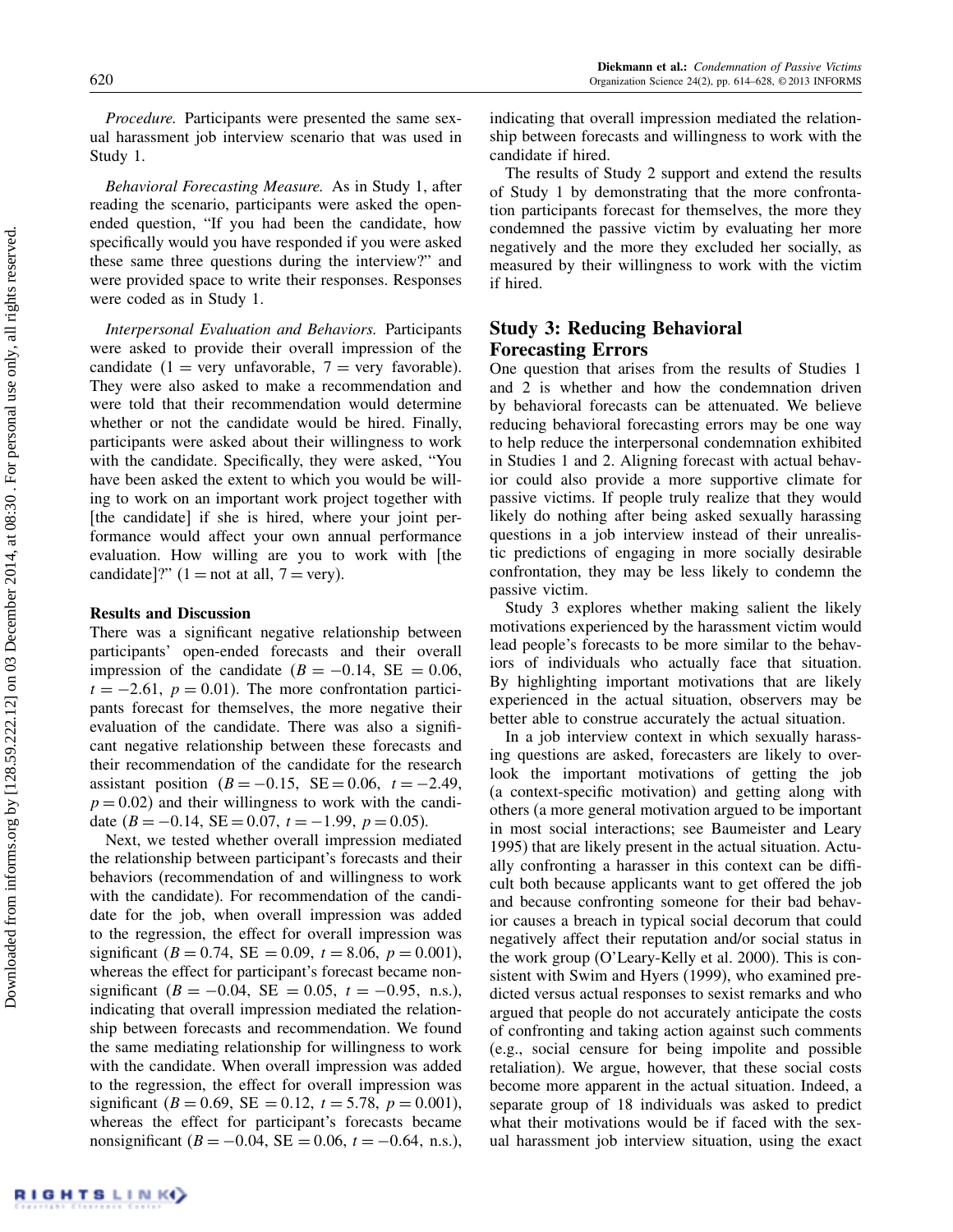same scenario used by Woodzicka and LaFrance (2001); only 4 of 18 (22%) individuals indicated that getting the job would be an important motivation, and only 2 (11%) indicated that getting along would be an important motivation.

We predicted that individuals asked to reflect on either a context-specific motivation (need to get the job) or general motivation (need to get along with others) will be less likely to predict that they would confront a sexual harasser; that is, their predictions will be more in line with the actual behavior of individuals in this situation than individuals who are not asked to reflect on these motivations.

# Method

Participants and Design. Fifty-nine female undergraduate business majors participated in the study. The design of the study was a single-factor, betweenparticipants design with three levels of the manipulated variable: specific motivation (getting a job) reflection, general motivation (getting along) reflection, and no motivation reflection baseline.

Procedure. All participants read the same basic scenario from Study 1, but this time they were asked to imagine that they were being interviewed for a job and were asked the three sexually harassing questions during the interview. Prior to reading or knowing about the scenario, approximately two-thirds of the participants received an experimental manipulation that highlighted a particular motivation by asking participants to complete a reflection task. All participants then read the harassment scenario and were asked how they would respond to being asked the harassing questions.

We manipulated the motivation reflection participants received prior to reading the scenario (specific, general, or no reflection). Participants in the no reflection condition (analogous to that faced by participants in the Woodzicka and LaFrance 2001 study) did not complete the reflection task and were simply asked to read the job interview scenario (see below) and complete the questions concerning their predicted behaviors. Participants in the specific motivation reflection condition were first asked to imagine that they were interviewing for a research assistant position and to spend two minutes thinking about how important it was for them to get the job. Participants in the general motivation reflection condition were first asked to imagine that they were interviewing for a research assistant position and to spend two minutes thinking about how important it was for them to get along with others. Those participants who were asked to reflect on a particular motivation were then given space to provide some written thoughts.

Sexual Harassment Scenario. Next, participants were given the same scenario used by Woodzicka and LaFrance (2001) that mirrored the observer version used in Study 1. Participants were asked to read the following:

Imagine that you are interviewing for a research assistant position. You are being interviewed by a male (age 32) in an office on campus. Below are several of the questions that he asks you during the course of the interview. Please read each question and indicate how you would respond and feel. Write how you think you would react, not how you think you should react. Indicate how you would actually behave, think, and/or feel.

Participants were asked to anticipate what actions they would take when asked the three sexually harassing questions during the interview: (1) Do you have a boyfriend? (2) Do people find you desirable? (3) Do you think it is important for women to wear bras to work?

Behavioral Forecasts. Participants were asked how likely they would be to take the following actions (some of the actions identified by forecasters in the Woodzicka and LaFrance 2001 study): ignore the question and do nothing against the harassment, tell the interviewer it is none of his business, get up and leave the interview, and report the incident to the supervisor. Ignoring the harassing nature of the questions and doing nothing against the harassment is the most common response by actual sexual harassment victims (see Gruber 1989, Gutek 1993, Woodzicka and LaFrance 2001). Telling the interviewer it is none of his business, getting up and leaving the interview, and reporting the incident to the supervisor are all behaviors that confront the interviewer/harasser and are behaviors in which actual sexual harassment victims rarely engage (Woodzicka and LaFrance 2001). Responses to these behavioral forecasting questions were made on a five-point Likert scale anchored at 1 (not at all likely) and 5 (extremely likely).

#### Results and Discussion

Table 2 reports means and standard deviations. Results reveal significant effects of motivation reflection for two of the predicted actions: (1) tell the interviewer that it is none of his business ( $F_{2,56} = 4.56$ ,  $p = 0.02$ ,  $\eta_p^2 = 0.14$ ) and (2) get up and leave the interview  $(\dot{F}_{2,56} = 6.00, p = 0.004, \eta_p^2 = 0.18)$ . Planned contrast analyses revealed that participants who received the specific motivation or general motivation reflections were significantly less likely to predict they would directly confront the interviewer by telling him it was none of his business ( $t_{56} = 2.90$ ,  $p = 0.005$ ) and less likely to get up and leave the interview ( $t_{56} = 3.46$ ,  $p = 0.001$ ) than those who received no reflection manipulation. There were no significant effects for ignoring the questions and doing nothing  $(F_{2, 56} = 1.00)$  or reporting the incident to the supervisor  $(F_{2,56} < 1)$ , although the results were in the predicted direction.

As predicted, forecasters who were asked to think about motivations that are likely salient at the time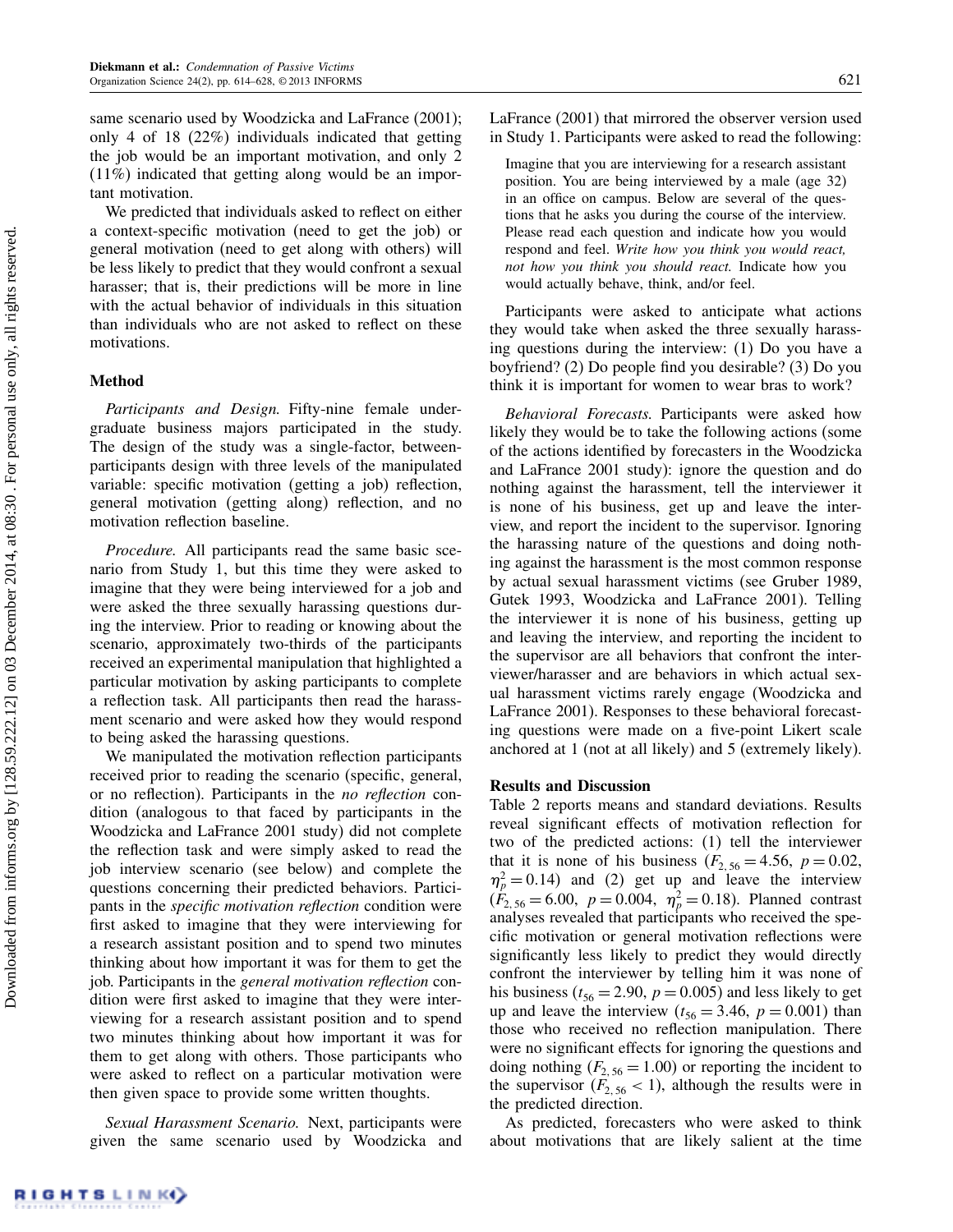| Specific<br>motivation<br>reflection | General<br>motivation<br>reflection | No<br>motivation<br>reflection |
|--------------------------------------|-------------------------------------|--------------------------------|
| 1.91(1.15)                           | 1.88(0.99)                          | 1.53(0.51)                     |
| 3.36(1.29)                           | 3.00(1.03)                          | 4.11 (1.05)                    |
| 2.73(1.32)                           | 2.56(1.34)                          | 3.89(1.24)                     |
| 3.59(1.40)                           | 3.44(1.54)                          | 3.95(1.51)                     |
|                                      |                                     |                                |

Table 2 Means and Standard Deviations for Predicted Actions (Study 3)

of the interview were less likely to predict that they would confront the harasser, and these predictions were more in line with the actual behavioral responses of real sexual harassment victims (see Fitzgerald et al. 1995, Woodzicka and LaFrance 2001). These results suggest that having individuals think about the underlying motivations that may be salient during the interview may help reduce behavioral forecasting errors. Overall, the results support our argument that one reason for such errors is the failure to consider one's specific and general motivations that are salient in the actual situation.

# Study 4: Reducing Interpersonal Condemnation

The next study tests whether highlighting the specific motivation from Study 3—getting the job—would decrease derogation of passive victims. We predicted that contemplating an actual motivation that is likely to occur will not only increase the accuracy of behavioral forecasts as demonstrated in Study 3 but also improve observer's evaluations of the passive victim of the harassment. Instead of just focusing on the passive behavior and drawing dispositional and condemning inferences, turning attention to the situation and the motivations it activates will likely decrease interpersonal condemnation.

In addition to manipulating motivation reflection, we also manipulated the behavioral response of the victim, whether the victim did nothing against the harassment or confronted the harasser by refusing to answer the questions. We included this manipulation to vary the level of alignment between the typical observed behavior and the typical behavioral forecast. We predicted that reflecting on an important motivation would have a greater effect on evaluations when the victim took no action (a more typical observed behavior) than when she confronted the harasser (a more typical forecasted response).

#### Method

Participants and Design. Participants were 52 female undergraduates who were paid \$10. The design of the study was a 2 (candidate's behavioral response: confronted the male interviewer versus did not confront the male interviewer)  $\times$  2 (motivation reflection: importance of getting a job reflection versus no reflection) betweenparticipants design.

Procedure. As in Study 3, the first task for the participants in the motivation reflection condition involved thinking about their motivations in a job interview. Because Study 3 found no difference between the specific motivation (i.e., getting the job) and the general motivation (i.e., getting along with others), only the specific motivation reflection from Study 3 was used. The manipulation of reflection consisted of two levels. Participants in the *motivation reflection* condition were asked to imagine that they were interviewing for a research assistant position and to think about how important it was for them to get the job. They did this before reading or knowing about the harassment scenario. Participants in the *no reflection* condition did not complete a reflection task prior to reading the harassment scenario.

Participants then read the same scenario used in Study 1, but we varied whether the job candidate took any action. The manipulation of behavioral response consisted of two levels: participants were told that the female candidate either "refused to answer any of the three questions" (confronted) or "answered all three questions" (not confronted).

Dependent Measures. As in Studies 1 and 2, after reading the sexual harassment scenario, participants were asked to provide their overall impression of the candidate using a seven-point scale (1 = very unfavorable,  $7 = \text{very}$ favorable).

## Results and Discussion

Results revealed a significant main effect for behavioral response  $(F_{1,48} = 32.60, p = 0.001, \eta_p^2 = 0.40)$ . Participants in the confronted condition had a significantly more positive overall impression of the candidate (mean  $= 5.33$ , SD  $= 0.87$ ) than those in the not confronted condition (mean  $= 3.68$ , SD  $= 1.41$ ). There was also a significant main effect for motivation reflection ( $F_{1,48} = 6.64$ ,  $p = 0.01$ ,  $\eta_p^2 = 0.12$ ). Participants who considered the importance of getting a job prior to reading or learning about the sexual harassment scenario had a significantly more positive overall impression of the candidate (mean  $= 4.89$ , SD  $= 1.09$ ) than those who were not asked to reflect on this motivation (mean  $= 4.16$ , SD  $= 1.65$ ). Having participants reflect on an important motivation that they would likely experience in the actual situation (i.e., getting the job) led participants to derogate the candidate less than participants who were not asked to reflect on this motivation.

As predicted, these main effects were qualified by a significant behavioral response  $\times$  reflection interaction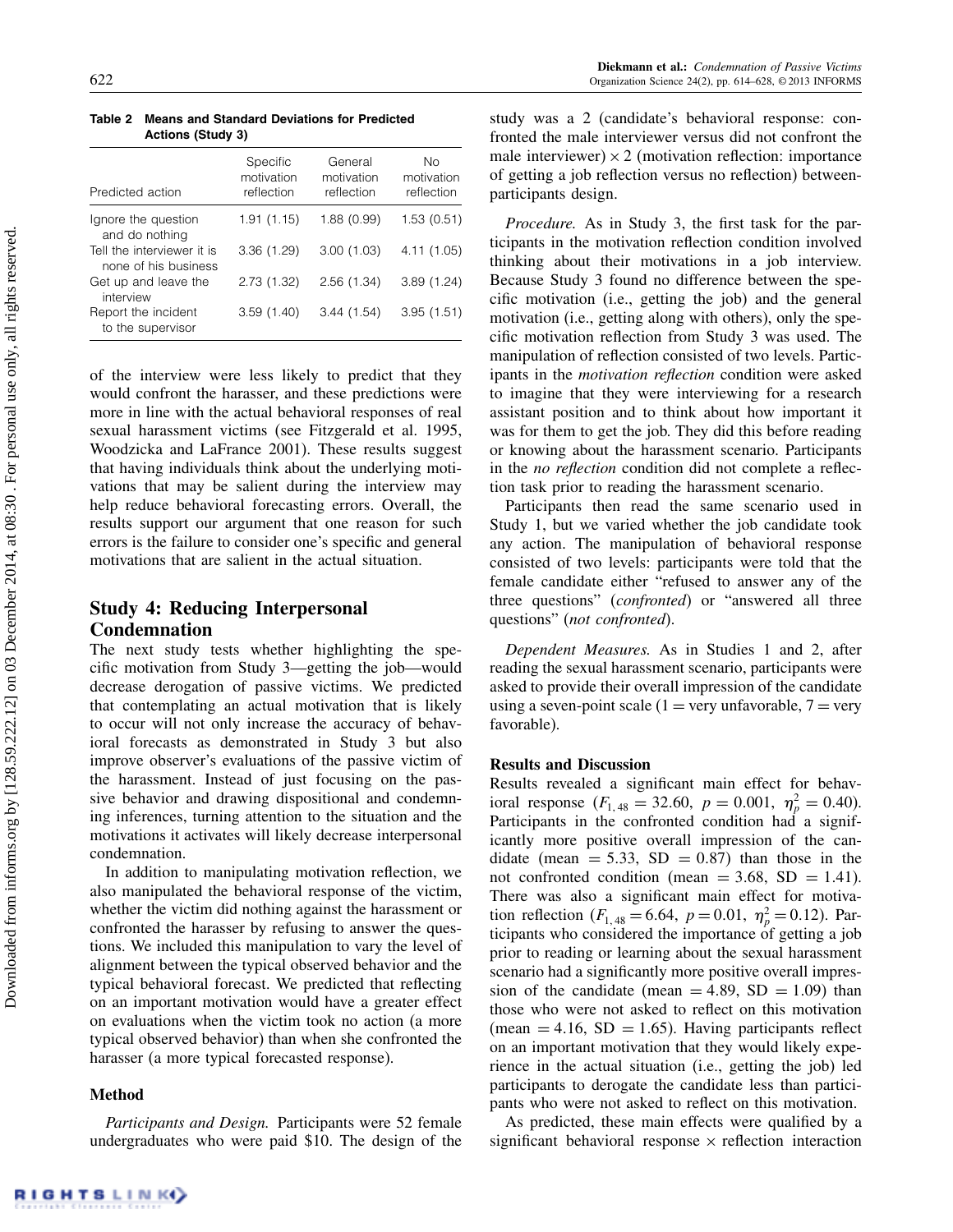$(F_{1,48} = 5.80, p = 0.02, \eta_p^2 = 0.11)$ . Reflecting on an important motivation (versus no reflection) prior to learning about the sexual harassment scenario affected evaluations of the victim more when the victim took no action, the typical response in reality (mean  $= 4.38$ ,  $SD = 1.12$  versus mean = 2.92,  $SD = 1.31$ ), than when she confronted the harasser, the typical forecasted response (mean = 5.36, SD = 0.84 versus mean = 5.31,  $SD = 0.95$ ).

Study 4 replicated the effects of Studies 1 and 2 by showing that passive victims of sexual harassment are punished by observers. But when observers first reflected on a motivation likely experienced in the situation but ignored in forecasts, they were less likely to derogate the victim who stayed passive. These results suggest that observers are more understanding toward victims who fail to confront their harassers when they consider the motivations that they themselves, similar to the victim, would likely experience in the actual situation.

# Study 5: Recalling Past Experiences of Being Intimidated and Judgmental Generosity

In the final study, we examine whether recalling a past experience of being personally intimidated—a similar but different experience than sexual harassment—also reduces condemnation of the victim. In particular, we examine whether recalling an instance when one experienced intimidation in the workplace and did nothing about it (i.e., took no action) and the motivations they experienced would reduce condemnation of the passive sexual harassment victim compared to recalling an instance when one experienced intimidation and took action and to a baseline condition that did not recall a past experience.

The current research complements and goes beyond the findings of Balcetis and Dunning (2008) by showing that recalling a past situation of intimidation and the motivations experienced can lead to less condemnation of passive sexual harassment victims and more sympathy by observers even though the situation is not the same as that experienced by the sexual harassment victim. This is an important extension because identical experiences can be difficult to replicate (i.e., not everyone is the victim of sexual harassment). The experience of a more general intimidation situation is more common and thus may be a more useful tool in reducing the negative consequences of behavioral forecasting errors. We predicted that recalling a situation where they were intimidated and remained passive, just like the sexual harassment victim they would later evaluate, would help people better understand the situational forces experienced by the passive victim and lead them to condemn the victim less.

# Method

Participants and Design. Participants were 101 women collected from an online subject pool. The mean age of the participants was 42.6 years, and they had an average of 193 months full-time work experience. The design of the study was a single-factor, betweenparticipants design with three levels of the manipulated variable: the no action recall versus the action recall versus the no recall control condition.

Procedure. Participants in the two recall conditions recalled an incident in the workplace where someone intimidated them (adapted from Baumeister et al. 1990). Participants in the *action recall* condition recalled an incidence of intimidation when they took action against the intimidation. Participants in the *no action recall* condition recalled an incidence of intimidation when they took no action against it. Specifically, participants were asked the following (manipulation in brackets):

Describe an incident in which someone did something to you in the workplace that intimidated you, an occurrence in which someone really upset you, where you [did something about it (i.e., took action)/did nothing about it (i.e., took no action)]. Nearly everyone has experienced such things more than once; please choose an especially important and memorable event. Please spend 5–10 minutes thinking and writing about this experience below. Please be thorough and provide the full story. Also, describe the motivations you were experiencing which led you to [take/not take any] action.

Participants were given space to describe this experience in writing. Only 3 out of 101 participants recalled a sexually harassing situation, and dropping them from the analysis did not change the pattern of results.

Following this recall task, participants were given a filler sentence completion task wherein they were given a series of five words and had to form four-word, grammatically correct sentences. An example included "talked we her the with," which could form the sentence "We talked with her." Participants in the no recall control condition began their study with this filler task.

Upon completion of the filler task, participants were presented the sexual harassment job interview scenario used in Study 1 and were asked to evaluate the passive victim in terms of overall impression  $(1 = \text{very unfavor-})$ able,  $7 = \text{very favorable}$ , the extent to which the candidate would make an excellent research assistant  $(1 = not$ at all,  $7 = \text{very}$ , and how strongly and positively they would recommend the candidate for the research assistant position (1 = not at all, 7 = very).

# Results and Discussion

Results revealed a significant effect of recall for two out of the three evaluation items: overall impression  $(F_{2,98} = 3.30, p = 0.04, \eta_p^2 = 0.06)$  and extent to which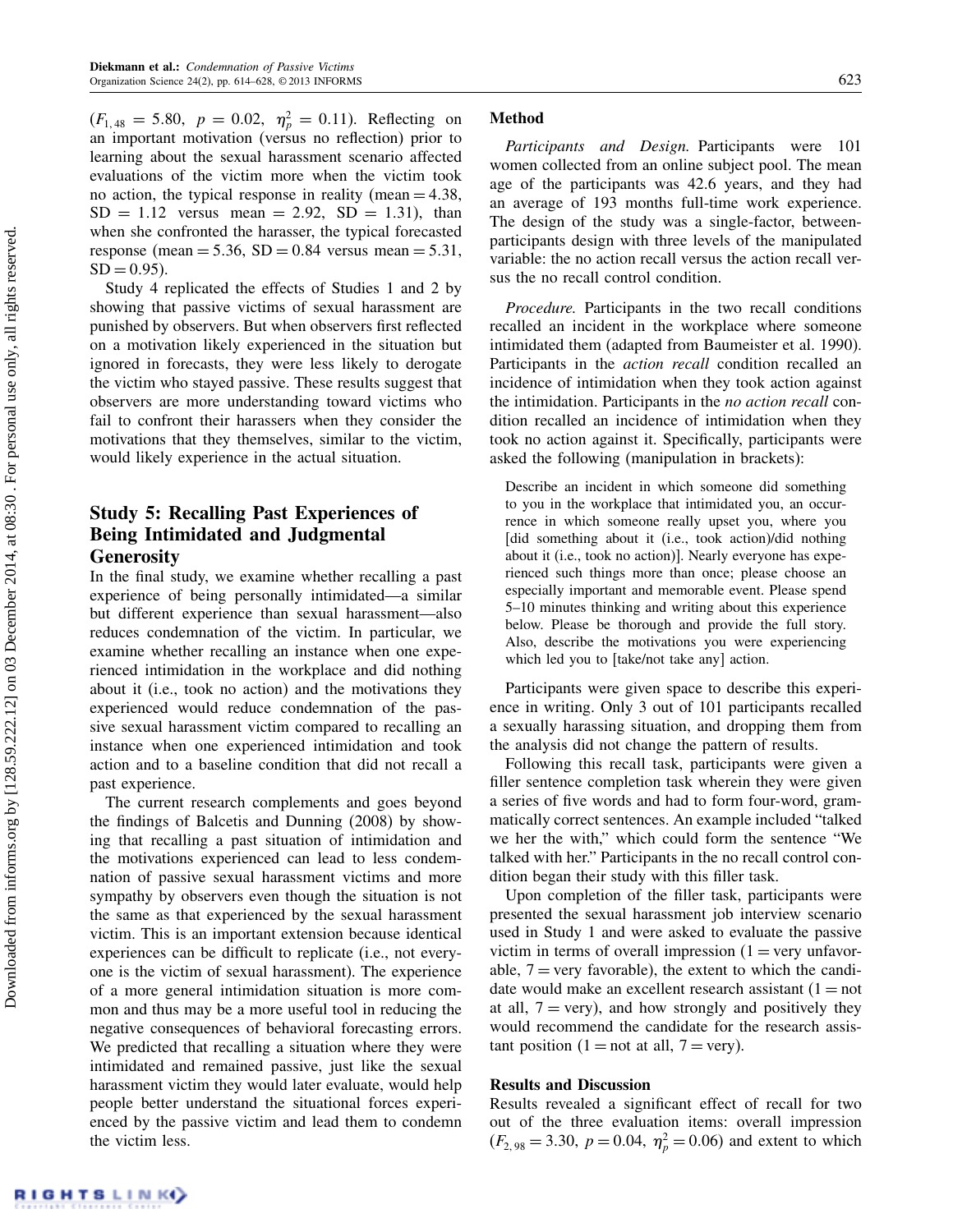|                                                                       | Recall<br>no action | Recall<br>action                                     | No recall<br>control      |
|-----------------------------------------------------------------------|---------------------|------------------------------------------------------|---------------------------|
| Overall impression<br>Extent to which candidate<br>makes excellent RA |                     | $3.97(1.64)$ $2.92(1.44)$<br>4.31 (1.56) 3.27 (1.22) | 3.38 (1.57)<br>3.61(1.51) |
| Recommendation<br>for job                                             |                     | 4.14 (1.53) 3.58 (1.39) 3.41 (1.65)                  |                           |

Table 3 Means and Standard Deviations for Evaluation of Passive Candidate (Study 5)

Note. RA, research assistant.

the candidate would make an excellent research assistant ( $F_{2,98} = 3.76$ ,  $p = 0.03$ ,  $\eta_p^2 = 0.07$ ). Planned contrasts revealed that participants who had earlier recalled and written about an experience when they were intimidated in the workplace and took no action evaluated the candidate overall more positively than those in the control condition who did not recall a prior experience and those who had recalled an experience when they were intimidated and took action ( $t_{98} = 2.46$ ,  $p = 0.02$ ). A similar pattern was found with ratings of the extent to which they thought the candidate would make an excellent research assistant ( $t_{98} = 2.62$ ,  $p = 0.01$ ). There was also a similar marginally significant contrast for recommendation ( $t_{98} = 1.90$ ,  $p = 0.07$ ) (see Table 3).

Study 5 demonstrates that recalling a personal situation of intimidation affected condemnation of a passive sexual harassment victim. More specifically, our results show that people who recalled an experience of being intimidated in the workplace when they took no action against the intimidation evaluated the passive sexual harassment victim more positively even though the recalled situation was not the same as that experienced by the victim.

## General Discussion

The current studies extend research and theory. First, we highlight that interpersonal evaluations and behaviors are affected by behavioral forecasts. Second, we identify the failure to consider underlying motivations in the imagined situation as an important factor in producing faulty forecasts and interpersonal condemnation of passive victims. We further demonstrate that we can align those forecasts with actual behavior by considering these motivations, and this can, in turn, minimize the condemnation of passive victims.

## Theoretical Implications

Studies 1 and 2 reveal that behavioral forecasts are often associated with interpersonal condemnation. Specifically, observers evaluated passive victims of sexual harassment more harshly to the extent that they forecasted that they themselves would take action against or confront the harasser. These evaluations have significant organizational consequences because observers were also less likely to recommend the victim for a job or, if hired, work with that victim. The link between forecasting errors and interpersonal condemnation is problematic because forecasts tend to be overly optimistic, predicated on the false assumption that one would confront the harasser more than one actually does (Woodzicka and LaFrance 2001). Our studies establish a relationship between forecasts on the one hand and interpersonal evaluations and behaviors on the other.

In an attempt to identify how the negative interpersonal effects of behavioral forecasts can be attenuated, we first examined why behavioral forecasts are often inaccurate. We argued that behavioral forecasting errors occur in part because forecasters ignore important motivations that will be experienced in the actual situation. Study 3 explored whether having forecasters reflect on these motivations would align their predictions more with actual behaviors. The results demonstrate that individuals who reflected on both context-specific and general motivations that are salient during the actual experience of a job interview but not during forecasting led to predictions that were more similar to the behaviors of actual sexual harassment victims (Woodzicka and LaFrance 2001). These findings support our notion that one possible cause of behavioral forecasting errors is the failure to consider the likely motivations experienced in the actual situation. Hence, this research contributes to the literature on behavioral forecasting by identifying another cause of behavioral forecasting errors.

Study 4 demonstrated how the findings from Study 3 might offer hope for reducing forecasting-induced interpersonal condemnations. In this study, observers who were asked to reflect on an important motivation experienced in the actual sexually harassing situation but not forecast to be important—desire to get the job for which one is interviewing—derogated the passive sexual harassment victim less than baseline participants. Finally, Study 5 demonstrated that recalling a situation when one was intimidated and took no action and reflecting on one's motivations similarly reduced derogation of the passive sexual harassment victim. Our results go beyond previous findings by demonstrating that even simply imagining the motivations without directly experiencing them (Study 4) and recalling a personal experience of intimidation and remaining passive in the workplace that was not the same as that of the observed passive victim (Study 5) can also produce less bias and condemnation.

Our results also demonstrate that perspective taking, or adopting the perspective of the other person (Davis 1983), without attending to the situational motivations is not a panacea. Imagining one's own behavior in a certain situation is, in essence, a behavioral forecast, and given the biases inherent and endemic to these forecasts (Diekmann et al. 2003, Epley and Dunnning 2006), perspective taking may at times increase rather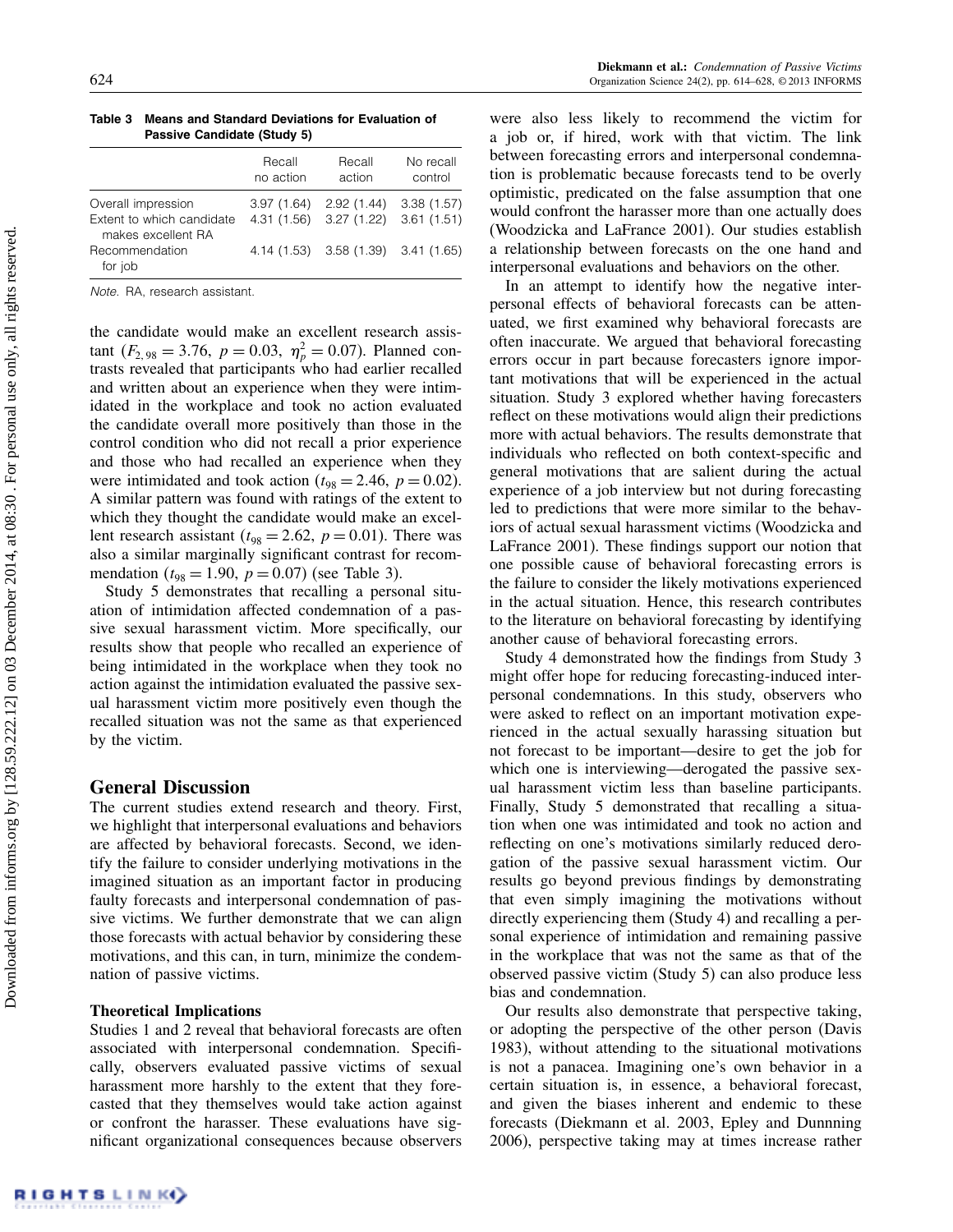than decrease condemnation (see also Van Boven and Loewenstein 2005). Our results also support the distinction between two types of perspective taking: imagining oneself in another person's shoes versus focusing on and imagining what that person experienced (Batson et al. 1997). Imagining oneself in another person's shoes does not always increase empathy nor produce sympathetic understanding to the same degree as imagining what that person herself experienced, including her likely motivations for responding the way she did.

#### Organizational Implications

Overall, our findings have important implications for organizations. Judging others against the standard of one's own biased forecasts rather than the standard of one's actual behavior can produce negative interpersonal consequences: we may condemn others for not standing up to harassing miscreants. Mispredicting that we would confront a sexual harasser may not only make us less sympathetic and more likely to blame actual victims of harassment who have done nothing to rail against their harasser, but such attitudes and beliefs may lead to feelings of shame or guilt by the actual harassment victims (Woodzicka and LaFrance 2001) and other negative psychological and physical costs discussed previously (Liden et al. 2000, Rook 1992), further increasing the costs to both the passive victim and the organization.

Unrestrained incivility in the work environment can become the defining characteristic of the workplace and can permeate every aspect of the organization (Andersson and Pearson 1999, Pearson et al. 2001). As has been argued previously, reducing sexual harassment and other forms of intimidation is a cost-effective strategy for organizations (Faley et al. 1999). We argue that it is also important for organizations to mitigate the condemnation of passive victims by coworkers in the organization because these forms of social undermining have been shown to negatively affect organizational commitment and subjective well-being and increase counterproductive behavior (Duffy et al. 2002).

Aside from these economic benefits to the organization, we believe that it is important from a human sustainability perspective (Pfeffer 2010), wherein employees' health and well-being are improved by reducing such condemnation. Whereas other researchers have focused on specific policies to minimize sexual harassment (Fitzgerald et al. 1995, 1997; Neuman and Baron 1998), it seems equally important that managers recognize the psychological processes affecting the organizational response to the victim (including those from coworkers, human resource administrators, and the managers themselves). Greater recognition of the motivations victims experience in the face of harassment can allow people to recognize that they would similarly take less action and remain more passive if they were in the same or a similar situation and consequently be less

Our research shows that the key to reducing such condemnation is for coworkers and managers to truly realize what the victim is likely experiencing; only then will they understand why the victim remains passive. When this happens, observers are more likely to empathize with the passive victim, show compassion rather than condemnation, and possibly even take action themselves to stop the offending behavior. Observers in Study 4 who were asked to reflect on an important motivation likely experienced in the situation were less likely to evaluate the passive victim negatively. As such, we encourage people who are evaluating others to think about the motivations they are likely to experience if faced with the same situation, possibly thinking back to a related personal experience (e.g., interviewing for a job) and the motivations that influenced them (e.g., desire to get the job). Observers in Study 5 who were asked to recall an experience where they were intimidated in the workplace and remained passive were less likely to evaluate the passive sexual harassment victim negatively. These results suggest that when evaluating others, people should think about similar experiences they have had in the workplace to develop a better understanding of the situational forces likely affecting the person they are evaluating.

These findings have important implications for the design of sexual harassment training programs. Specifically, we recommend that such training include discussion of the typical experiences and motivations of sexual harassment victims, in addition to learning what behaviors constitute sexual harassment and why victims often remain passive. This will give employees a better understanding of the situation and motivations experienced by the victim, enabling them to "see" and "feel" the situation as it really is and to truly understand why victims remain passive. Discussion should also include information on forecasting errors and people's general tendency to predict more action than they actually engage in as well as the consequences of such errors. These types of discussions will make employees aware of their general tendency to mispredict what they would do in similar situations and the consequences of their erroneous predictions.

Awareness training, however, is often not enough. Research by Patricia Devine on reducing implicit bias (see her interview with Murray-Law 2011) suggests that reducing bias is similar to breaking any habit and identifies another step beyond just awareness of one's bias (in our case, the tendency to mispredict) and simply understanding the consequences of that bias (condemnation of passive victims)—namely, learning to replace the biased behavior with nonbiased behavior. One way of learning to replace the biased behavior is through skill-based training. Research has shown that skill-based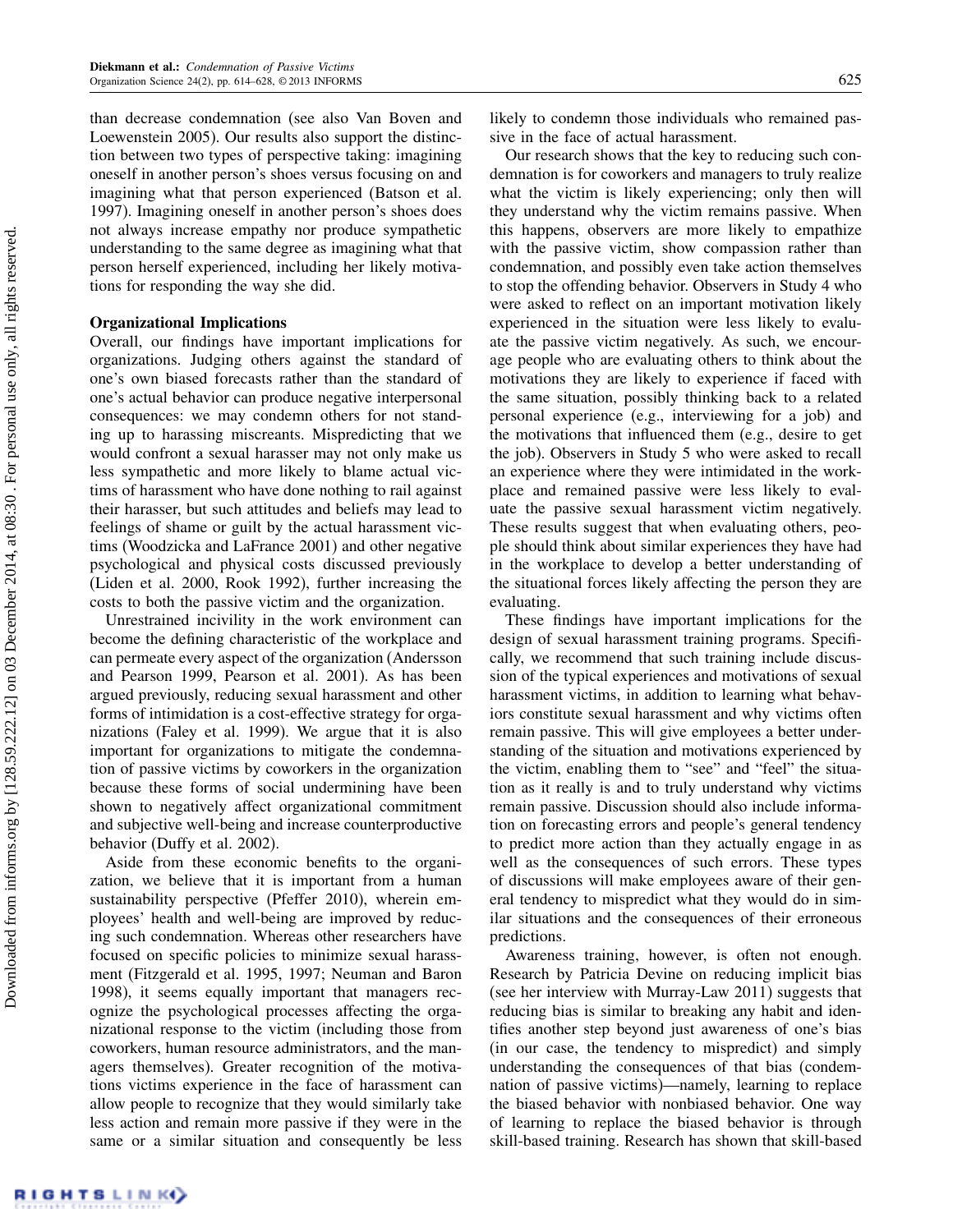training is critical for attitudinal and behavioral change with regard to diversity issues such as sexual harassment (Perry et al. 2009). One skill-based approach that has been suggested in the construal literature is to rehearse or practice for future events (Trope and Liberman 2003). According to construal theory, the problem with our forecasts is that when we are forecasting, we are psychologically distant from the event, and we do not see the concrete details of the situation (i.e., lower-level construal), but rather have a more abstract and decontextualized view of the situation (i.e., higher-level construal). By role-playing being both a victim and observer of harassment, we may not only be better able to fully understand the likely experiences and motivations of real victims (through a lower-level construal) but also to practice our responses so that if and when an actual harassing situation occurs, we will be prepared to deal with it either as a victim or observer. By doing so, both as future potential victims and observers of sexual harassment, organizational members may be better able to plan and possibly identify ways to change their future behavior. Those who become victims in the future may be better prepared by having previously identified how they could successfully respond against the sexual harassment and have a plan in place. Similarly, those who become observers of sexual harassment in the future may have previously identified how they could support the victim rather than condemn her (Gentile 2010, Tenbrunsel et al. 2010). Indeed, this notion of practicing, in terms of "implementation intentions" (Gollwitzer 1999, Gollwitzer and Sheeran 2006, Nickerson and Rogers 2010) and "scripting" (Gentile 2010), has been shown to be critical in attitudinal and behavioral change.

The erroneous behavioral forecasts and the condemnation of passive victims of harassment by observers that we have identified here can prevent real advances in public and organizational policies. Passive responders belie the need for organizational redress or protective policies because false behavioral forecasts can blind organizational leaders and others to these necessary changes. Given the significant individual and organizational costs of sexual harassment, institutions need to find ways to prevent such behavior and, when it occurs, to identify ways to help victims cope (Cortina and Wasti 2005). By incorporating the psychological process of victims and observers of sexual harassment into organizational practices and policies, organizational leaders can increase their understanding of the reactions of victims and others in the organization. Doing so should help them better manage those reactions and possibly even minimize the occurrence of harassment in the future.

# Conclusion

Recognizing the psychological barriers that we have in predicting how we would feel and behave in imagined

situations and understanding why these errors occur is important not only for our own personal self-interest but also for others who are affected by our judgments of them. Learning why people mispredict their behavior is important because only then can solutions be identified to increase predictive accuracy and minimize the negative consequences to both the individual victims of sexual harassment and the organization as a whole that may arise from such behavioral forecasting errors and condemnation. We hope this research is a step in that direction.

#### Acknowledgments

The authors thank the editor, Greg Northcraft, and the anonymous reviewers whose comments and suggestions significantly improved this manuscript.

#### Endnote

<sup>1</sup>U.S. Equal Employment Opportunity Commission. Facts about sexual harassment. Accessed May 14, 2012, http://www.eeoc .gov/eeoc/publications/fs-sex.cfm.

#### References

- Andersson LM, Pearson CM (1999) Tit for tat? The spiraling effect of incivility in the workplace. Acad. Management Rev. 24:452–471.
- Asch SE (1951) Effects of group pressure upon the modification and distortion of judgments. Guetzkow H, ed. Groups, Leadership, and Men: Research in Human Relations (Carnegie Press, Pittsburgh), 177–190.
- Baker DD, Terpstra DE, Larntz K (1990) The influence of individual characteristics and severity of harassing behavior on reactions to sexual harassment. Sex Roles 22:305–325.
- Balcetis E, Dunning DA (2008) A mile in moccasins: How situational experience diminishes dispositionism in social inference. Personality Soc. Psych. Bull. 34:102–114.
- Batson CD, Early S, Salvarani G (1997) Perspective taking: Imagining how another feels versus imagining how you would feel. Personality Soc. Psych. Bull. 23:751–758.
- Baumeister RF, Leary MR (1995) The need to belong: Desire for interpersonal attachments as a fundamental human motivation. Psych. Bull. 117:497–529.
- Baumeister RF, Stillwell A, Wotman SR (1990) Victim and perpetrator accounts of interpersonal conflict: Autobiographical narratives about anger. J. Personality Soc. Psych 59:994–1005.
- Bergman ME, Langhout RD, Palmieri PA, Cortina LM, Fitzgerald LF (2002) The (un)reasonableness of reporting: Antecedents and consequences of reporting sexual harassment. J. Appl. Psych. 87:230–242.
- Buehler R, Griffin D, MacDonald H (1997) The role of motivated reasoning in optimistic time predictions. Personality Soc. Psych. Bull 23:238–247.
- Buehler R, Griffin D, Ross M (1994) Exploring the "planning fallacy": Why people underestimate their task completion times. J. Personality Soc. Psych. 67:366–381.
- Colatosti C, Karg E (1992) Stopping Sexual Harassment: A Handbook for Union and Workplace Activists (Labor Education and Research Project, Detroit).
- Cortina LM, Magley VJ (2003) Raising voice, risking retaliation: Events following interpersonal mistreatment in the workplace. J. Occupational Health Psych. 8:247–265.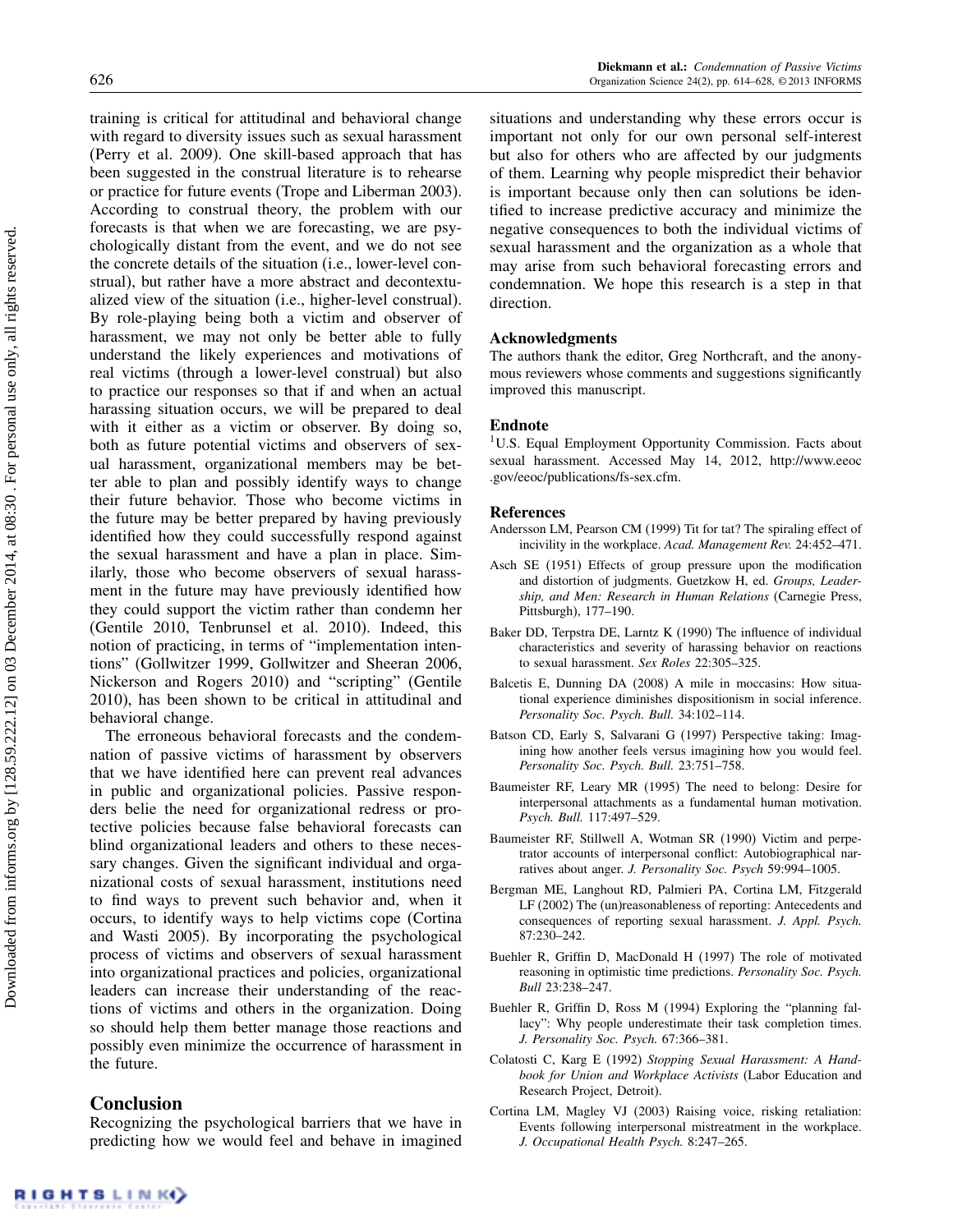- Cortina LM, Wasti SA (2005) Profiles in coping: Responses to sexual harassment across persons, organizations, and cultures. J. Appl. Psych. 90:182–192.
- Crull P (1982) Stress effects of sexual harassment on the job: Implications for counseling. Amer. J. Orthopsychiatry 52:539–544.
- Davis MH (1983) Measuring individual differences in empathy: Evidence from a multidimensional approach. J. Personality Soc. Psych. 44:113–126.
- De Judicibus M, McCabe MP (2001) Blaming the target of sexual harassment: Impact of gender role, sexist attitudes, and work role. Sex Roles 44:401–428.
- Diekmann KA, Tenbrunsel AE, Galinsky AD (2003) From selfprediction to self-defeat: Behavioral forecasting, self-fulfilling prophecies, and the effect of competitive expectations. J. Personality Soc. Psych. 85:672–683.
- Duffy MK, Ganster DC, Pagon M (2002) Social undermining in the workplace. Acad. Management J. 45:331–351.
- Epley N, Dunning D (2000) Feeling "holier than thou": Are selfserving assessments produced by errors in self- or social prediction? J. Personality Soc. Psych. 79:861–875.
- Epley N, Dunning D (2006) The mixed blessings of self-knowledge in behavioral predictions: Enhanced discrimination but exacerbated bias. Personality Soc. Psych. Bull. 32:641–655.
- Faley RH, Knapp DE, Kustis GA, Dubois CLZ (1999) Estimating the organizational costs of sexual harassment: The case of the U.S. Army. J. Bus. Psych. 13:461–484.
- Fitzgerald LF, Swan S, Fischer K (1995) Why didn't she just report him? The psychological and legal implications of women's responses to sexual harassment. J. Soc. Issues 51:117–138.
- Fitzgerald LF, Swan S, Magley VJ (1997) But was it really sexual harassment? Legal, behavioral, and psychological definitions of the workplace victimization of women. O'Donohue W, ed. Sexual Harassment: Theory, Research, and Treatment (Allyn & Bacon, Needham Heights, MA), 5–28.
- Fitzgerald LF, Drasgow F, Hulin CL, Gelfand MJ, Magley VJ (1997) Antecedents and consequences of sexual harassment in organizations: A test of an integrated model. J. Appl. Psych. 82:578–589.
- Fitzgerald LF, Shullman S, Bailey N, Richards M, Swecker J, Gold Y, Ormerod M, Weitzman C (1988) The incidence and dimensions of sexual harassment in academia and the workplace. J. Vocational Behav. 32:152–175.
- Gentile MC (2010) Giving Voice to Values: How to Speak Your Mind When You Know What's Right (Yale University Press, New Haven, CT).
- Gilbert DT, Malone PS (1995) The correspondence bias. Psych. Bull. 117:21–38.
- Gilovich T, Kerr M, Medvec VH (1993) Effect of temporal perspective on subjective confidence. J. Personality Soc. Psych. 64:552–560.
- Glomb TM, Munson LJ, Hulin CL, Bergman ME, Drasgow F (1999) Structural equation models of sexual harassment: Longitudinal explorations and cross-sectional generalizations. J. Appl. Psych. 84:14–28.
- Gollwitzer PM (1999) Implementation intentions: Strong effects of simple plans. Amer. Psych. 54:493–503.
- Gollwitzer PM, Sheeran P (2006) Implementation intentions and goal achievement: A meta-analysis of effects and processes. Adv. Experiment. Soc. Psych. 38:69–119.
- Griffin DW, Dunning D, Ross L (1990) The role of construal processes in overconfident predictions about the self and others. J. Personality Soc. Psych. 59:1128–1139.
- Gruber JE (1989) How women handle sexual harassment: A literature review. Sociol. Soc. Res. 4:3–9.
- Gruber JE, Bjorn L (1982) Blue-collar blues: The sexual harassment of women autoworkers. Work Occupations 9:271–298.
- Gutek BA (1985) Sex and the Workplace: Impact of Sexual Behavior and Harassment on Women, Men, and Organizations (Jossey-Bass, San Francisco).
- Gutek BA, Koss MP (1993) Changed women and changed organizations: Consequences of and coping with sexual harassment. J. Vocational Behav. 42:28–48.
- Heider F (1958) The Psychology of Interpersonal Relations (John Wiley & Sons, New York).
- Jones EE, Davis KE (1965) From acts to dispositions: The attribution process in person perception. Berkowitz L, ed. Advances in Experimental Social Psychology, Vol. 2 (Academic Press, New York), 220–266.
- Kenig S, Ryan J (1986) Sex differences in levels of tolerance and attribution of blame for sexual harassment on a university campus. Sex Roles 15:535–549.
- Knapp DE, Faley RH, Ekeberg SE, Dubois CLZ (1997) Determinants of target responses to sexual harassment: A conceptual framework. Acad. Management Rev. 22:687–729.
- Lengnick-Hall ML (1995) Sexual harassment research: A methodological critique. Personnel Psych. 48:155–169.
- Liden RC, Wayne SJ, Sparrowe RT (2000) An examination of the mediating role of psychological empowerment on the relations between the job, the relationships, and work outcomes. J. Appl. Psych. 85:407–416.
- Lonsway KA, Cortina LM, Magley VJ (2008) Sexual harassment mythology: Definition, conceptualization, and measurement. Sex Roles 58:599–615.
- Melwani S, Barsade SG (2011) Held in contempt: The psychological, interpersonal, and performance consequences of contempt in a work context. J. Personality Soc. Psych. 101:503–520.
- Milgram S (1974) Obedience to Authority: An Experimental View (Harper & Row, New York).
- Munson LJ, Hulin CL, Drasgow F (2000) Longitudinal analysis of dispositional influences and sexual harassment: Effects on job and psychological outcomes. Personnel Psych. 53:21–46.
- Murray-Law B (2011) Retraining the biased brain: Is it possible to break people of unconscious prejudice? One researcher's work suggests it is. Monitor Psych. 42:42–43.
- Neuman JH, Baron RA (1998) Workplace violence and workplace aggression: Evidence concerning specific forms, potential causes, and preferred targets. J. Management 24:391–419.
- Newby-Clark IR, Ross M, Buehler R, Koehler DJ, Griffin D (2000) People focus on optimistic scenarios and disregard pessimistic scenarios while predicting task completion times. J. Experiment. Psych.: Appl. 6:171–182.
- Nickerson DW, Rogers T (2010) Do you have a voting plan? Implementation intentions, voter turnout, and organic plan making. Psych. Sci. 21:194–199.
- O'Leary-Kelly AM, Paetzold RL, Griffin RW (2000) Sexual harassment as aggressive behavior: An actor-based perspective. Acad. Management Rev. 25:372–388.
- Osberg TM, Shrauger JS (1986) Self-prediction: Exploring the parameters of accuracy. J. Personality Soc. Psych. 51:1044–1057.